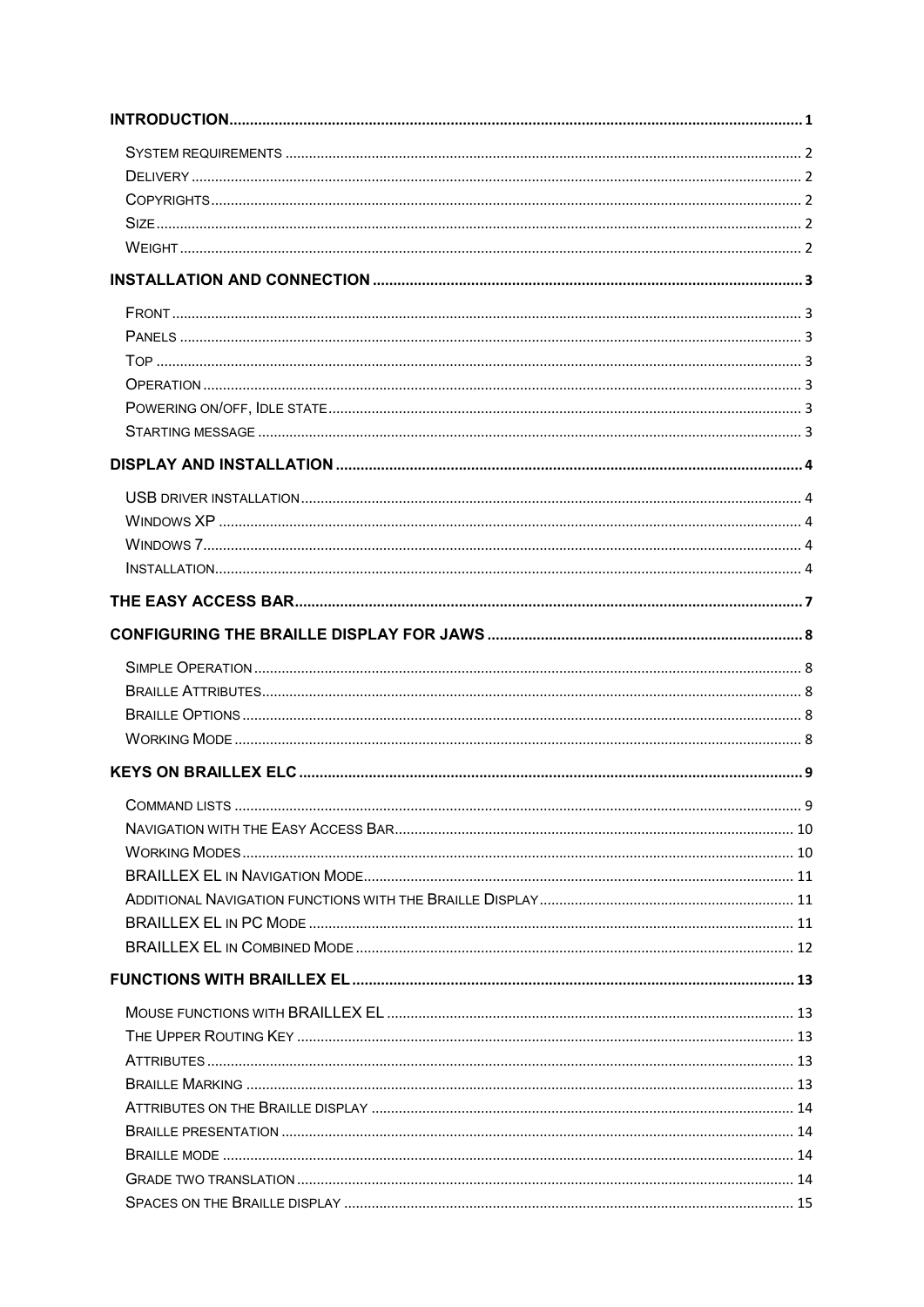Copyright F.H. Papenmeier GmbH & Co. KG All rights reserved. User's Manual BRAILLEX ELc as of: July 2019

This User's Manual is protected by copyright belonging to F. H. Papenmeier GmbH & Co. KG, with all rights reserved. The User's Manual may not be copied in whole or in part, without written consent from F.H. Papenmeier GmbH & Co. KG.

Changes and/or improvements of this product are subject to change without prior notice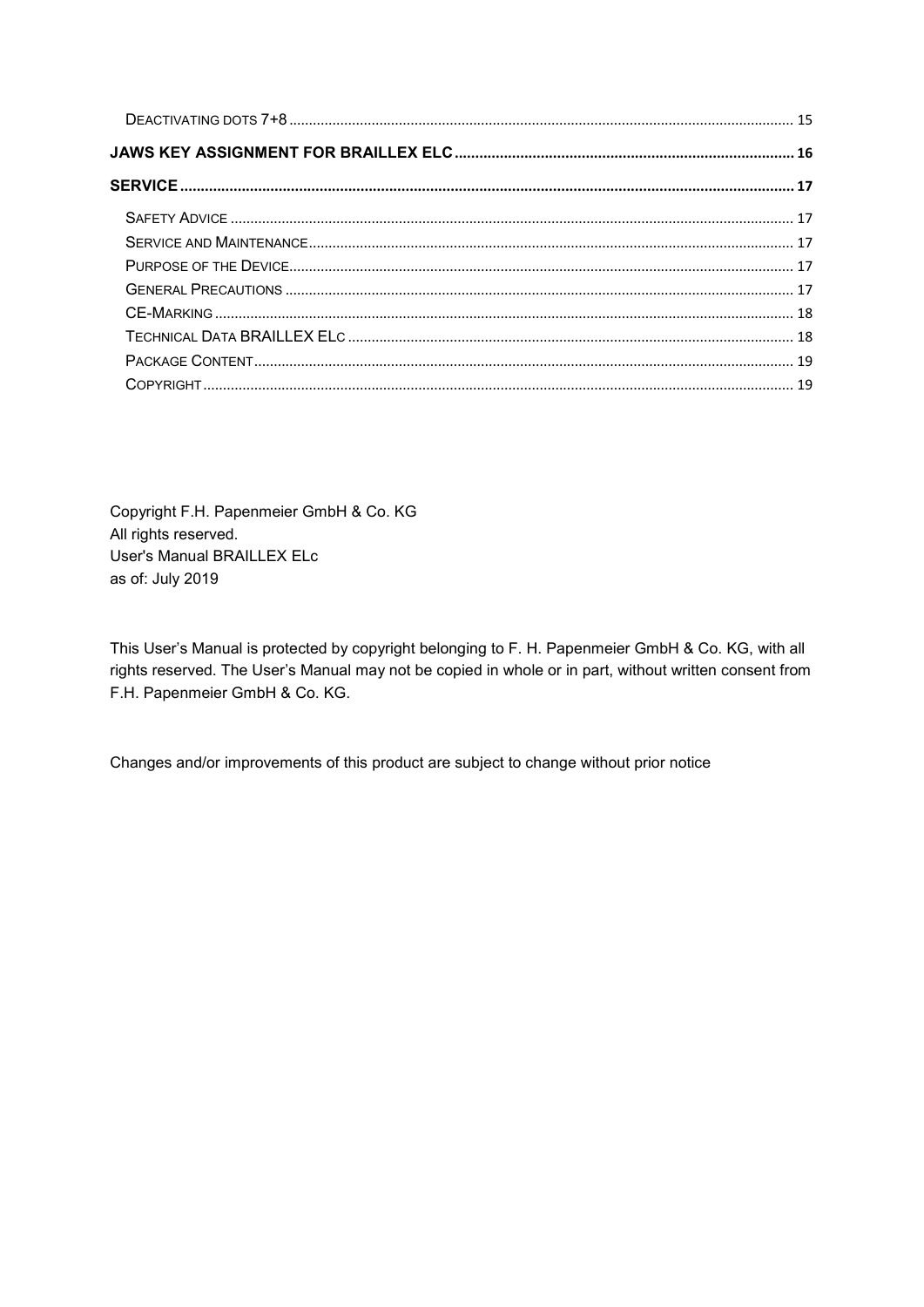# <span id="page-3-0"></span>**Introduction**

Papenmeier has added three more devices to the BRAILLEX EL family. BRAILLEX EL 40c, BRAILLEX EL 60c and BRAILLEX EL 80c

All three new EL devices have the well-proven Easy Access Bar which guarantees ergonomic work and comfortable one-hand-operation.

Please read here how the Easy Access Bar works. Users who have already worked with an EL display and know about the many advantages of the Easy Access Bar may skip the following description.

The classical operation of a Braille display is done by pressing several keys on the front or the top panel. Thus, you have to take at least one hand away from the reading position of the Braille display. Sometimes, you might have to remove even both hands when it comes to operating the computer keyboard. Those additional movements take their time.

The Easy Access Bar compensates the disadvantage. By means of the Easy Access Bar, you can always access functions and commands right from your reading position in order to operate the Braille display. Often used PC keyboard functions are accessible from every hand position on the horizontal Braille display. In this way, your reading hand/s stay at their proper place. No longer will the user search or count out keys which is quite annoying. Additional hand movements or a constant re-orientation in the reading window will no more be necessary. Therefore, your work becomes much faster and more effective.

The Easy Access Bar is a long single lever (like a space bar) situated on the front side. Almost as large as the Braille display itself, the Easy Access Bar is completely integrated into the device. From every reading position, you operate the Easy Access Bar using the thumb/s of your left and your right hand. No matter on which position you are, you can push the Easy Access Bar in all four directions. Thus, the corresponding thumb makes a minimal movement while the pressure remains the same. Pushing the bar in one of the four directions, a switch or sensor will be operated which executes the desired function. The rubber profiled front of the bar gives your thumbs enough grip to activate these keys.

Among the usual functions of a Braille display, the unit with Easy Access Bar offers access to PC keyboard functions at the reading position. Many operations and settings of the screen reader software are therefore concentrated on an easily accessible position. Left- and right-handed persons are able to operate the Easy Access Bar. It is even possible to perform the operation with one hand only. The key functions of the Easy Access Bar can be set individually.

Despite all functionality, the well-proven safety and the solid-rock construction of the BRAILLEX devices stay the same. This is possible because of specific materials and a precise way of construction.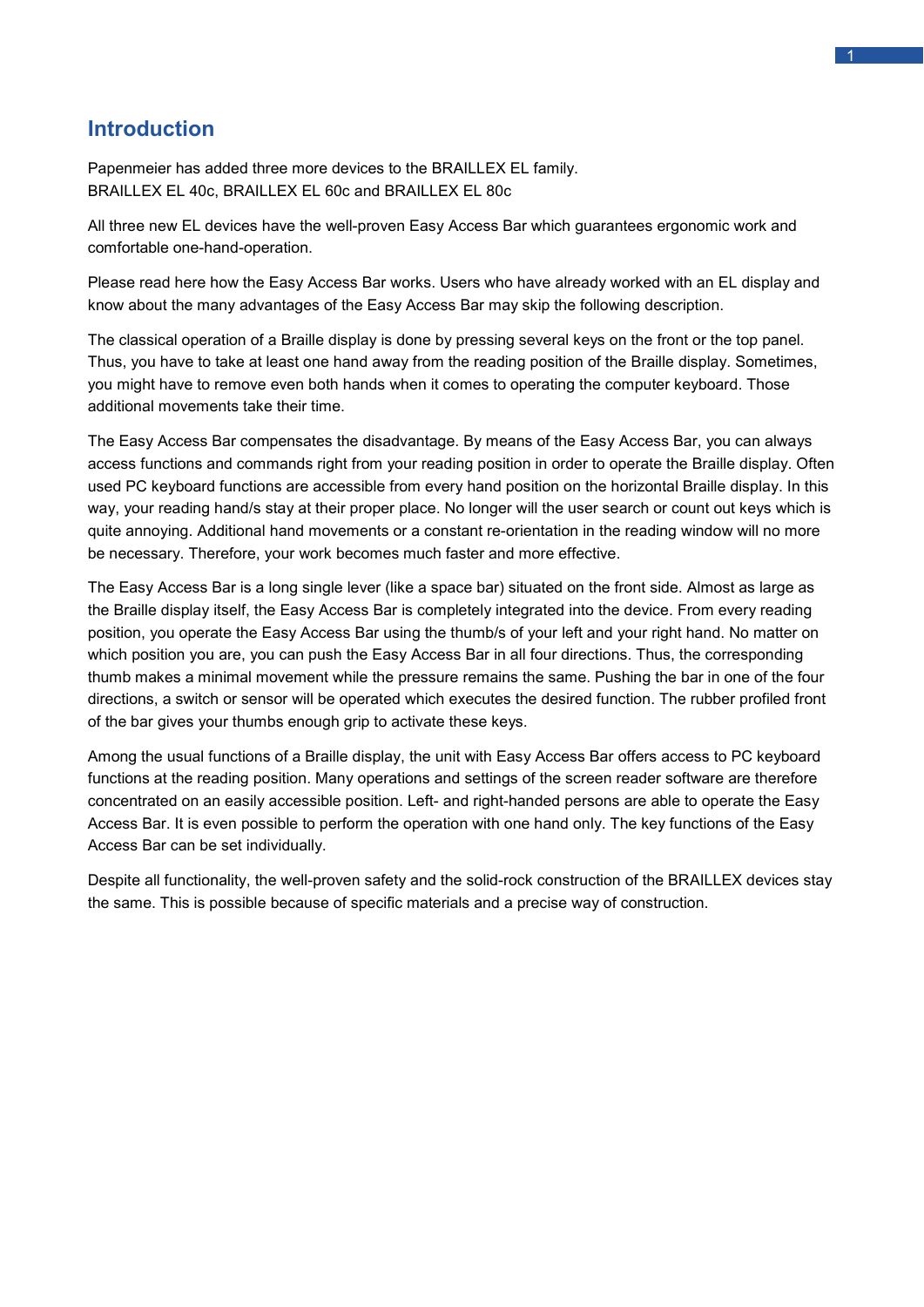#### <span id="page-4-0"></span>**System requirements**

For the operation of a BRAILLEX ELc device in connection with a PC, the following components are necessary:

- USB port on a PC or a notebook
- Operating system that supports USB devices like Windows XP, Windows 7 or newer versions
- Braille display EL 40c or BRAILLEX EL 80c
- Screen reader supporting the Braille display like JAWS for Windows

#### <span id="page-4-1"></span>**Delivery**

Ships with the following components:

- Braille display
- USB connection cable
- Driver
- Manuals

#### <span id="page-4-2"></span>**Copyrights**

BRAILLEX® is a registered trademark of F.H. Papenmeier GmbH & Co KG.

| Addresses | F.H. Papenmeier GmbH & Co. KG |
|-----------|-------------------------------|
|           | Talweg 2                      |
|           | D-58239 Schwerte              |
|           | Germany                       |
|           |                               |

Internet: http://www.braillex.de

#### <span id="page-4-3"></span>**Size**

BRAILLEX EL 40c - 298 x 92,5 x 18mm BRAILLEX EL 60c – 426 x 92,5 x 18mm BRAILLEX EL 80c - 555 x 92,5 x 18mm

#### <span id="page-4-4"></span>**Weight**

BRAILLEX EL 40c – 640g BRAILLEX EL 60c – 910g BRAILLEX EL 80c – 1.170g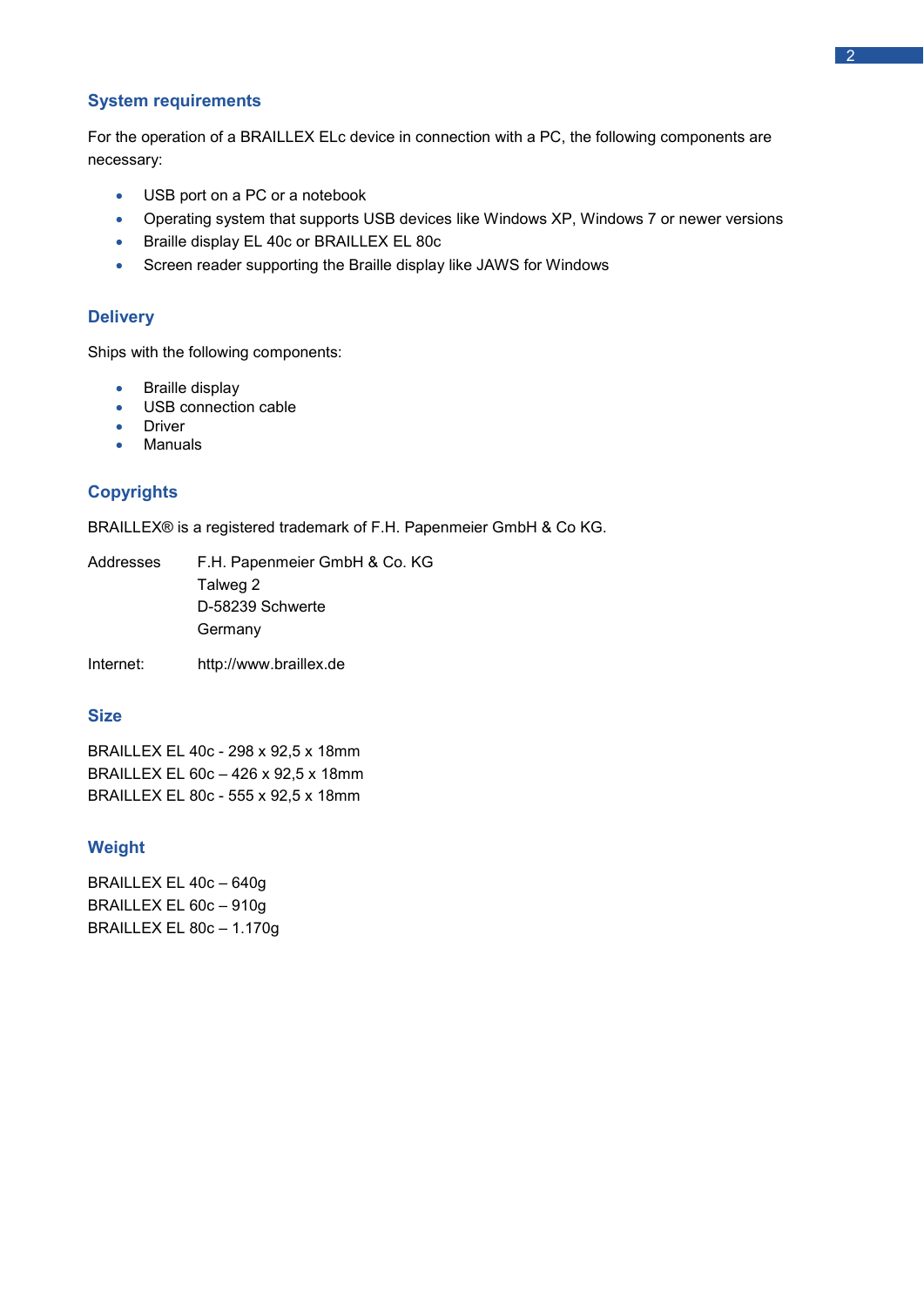### <span id="page-5-0"></span>**Installation and Connection**

Please set the Braille display in working position, in front of a keyboard or notebook. Put your hands in reading position on the Braille cells. The thumbs rest on the Easy Access Bar. Correct the Braille display until you obtain the best setting for your working position.

You will find the only connection on the Braille display at the rear of the right side panel. This is a mini USBconnector. A suitable connection cable will be included in the delivery. The smaller connector has to be plugged into the port of the Braille display. By means of the USB connector data will be transferred from a PC or note book to the BRAILLEX device. The Braille display is also supplied with power via the USB connector. That is the reason why an external power supply unit is not required.

BRAILLEX ELc units may only be used in combination with computer systems supporting USB. Microsoft Windows NT4 und DOS are not supported.

When you connect the USB cable to the switched-on PC or notebook the LED close to the USB-connector indicates that the connection between Braille display and PC/notebook is established. On the Braille display, a starting message will appear.

#### <span id="page-5-1"></span>**Front**

In the front you will find the integrated Easy Access Bar. The bar has a rubber profile.

#### <span id="page-5-2"></span>**Panels**

At the rear of the right side panel you will find the only Mini-USB connector.

#### <span id="page-5-3"></span>**Top**

The Braille display is placed along the front line. It almost occupies the whole width of the device.

On the left and on the right side of the horizontal Braille display, you will find two rounded keys each.

#### <span id="page-5-4"></span>**Operation**

Before starting to operate the BRAILLEX EL device, the user should read this manual.

The device shall only be installed by a trained person.

The device may only be used with the original accessories and in combination with the products foreseen for this purpose by F. H. Papenmeier. If a combination with other devices is necessary, those devices must comply with the relevant standards.

#### <span id="page-5-5"></span>**Powering on/off, Idle state**

The BRAILLEX ELc starts automatically, as soon as the USB-connection to the switched-on PC has been established. If no key is pressed or no display change occurs, the sleep mode will be activated after five minutes.

#### <span id="page-5-6"></span>**Starting message**

As soon as the Braille display is activated, is shows a starting message: e.g.:

braillex el#40 c rev #124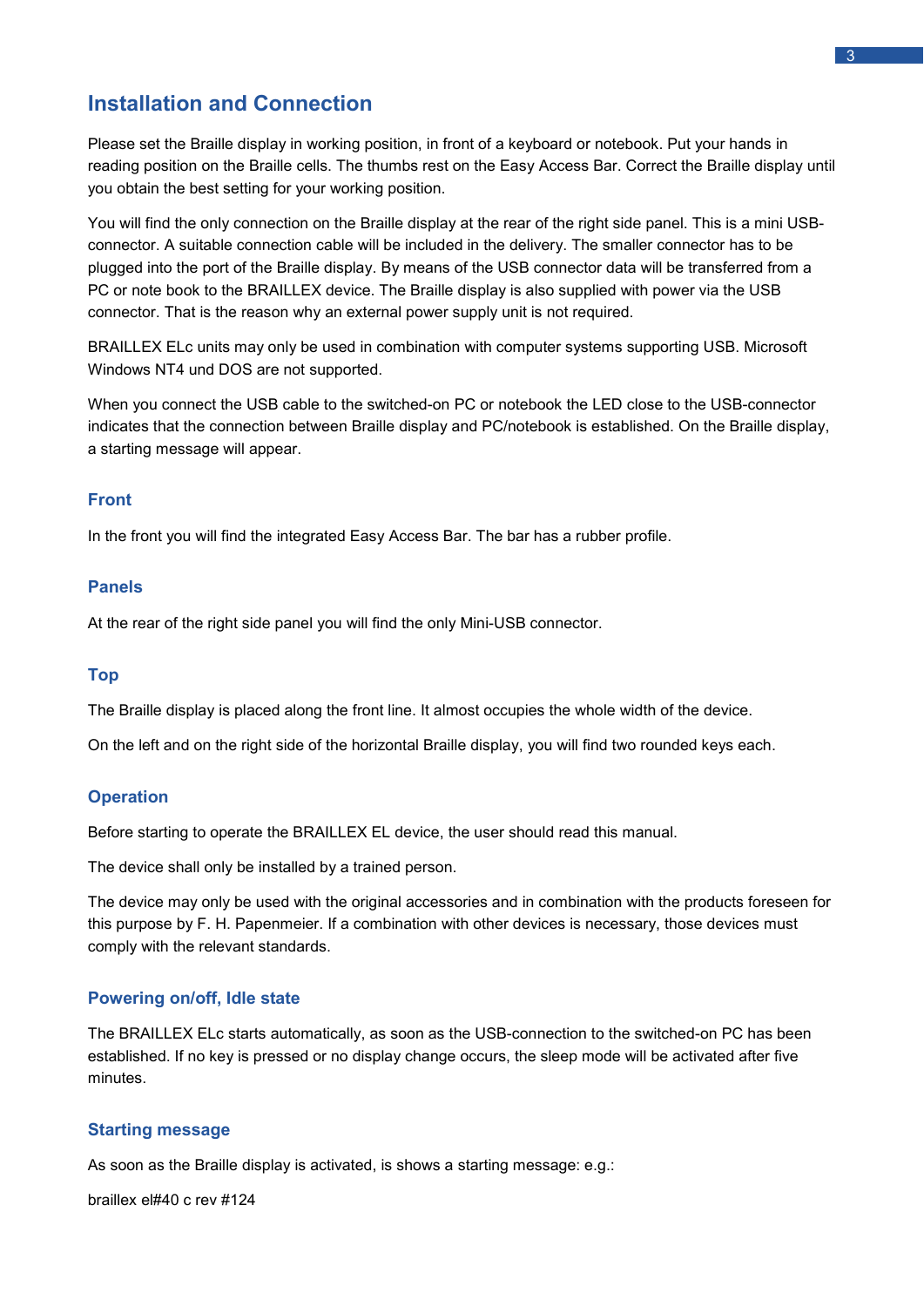# <span id="page-6-0"></span>**Display and Installation**

If you want to read the computer screen on the Braille display, you need to install and run a screen reader, such as JAWS for Windows. For the braille display, the screen reader needs a driver. For some screen readers and their versions, the driver has to be installed separately. The Braille display can possibly be selected during screen reader installation.

The installation of the Braille display will be split into two parts. In the first part, the USB-driver will be installed, so that Windows can recognise the Braille display as a connected device. In the second part, the Braille display in the screen reader will be selected.

The installation of the Braille display will be performed with the operating system wizard, e.g. Microsoft Windows 7.

#### <span id="page-6-1"></span>**USB driver installation**

Connect the BRAILLEX ELc to the USB port of your PC. This can certainly also be done when the system is running. For the installation of the USB driver, administration rights are required. Additionally, you need to access the drive which contains the drivers.

In case a prior model of the BRAILLEX EL series has already been connected to the PC via USB, the same connection will now be used. The installation of a new USB driver will not be required.

If you have received a driver CD or any other installation media with your BRAILLEX ELc device, please put it into the drive.

#### <span id="page-6-2"></span>**Windows XP**

The operating system indicates that a new hardware with the name "BRAILLEX II USB Device" has been found. In a dialogue box, you will be asked to enter the source for the suitable driver. As a default, Windows searches for the suitable driver on CD ROM so that you can press enter to confirm the dialogue box.

#### <span id="page-6-3"></span>**Windows 7**

The USB driver installation will not make a distinction between 32 and 64 bit systems.

As soon as the Braille display is connected to Windows 7 running under local administration rights and an internet connection is established, Windows 7 will download and install the signed driver independently.

If no internet connection is available or Windows upgrade cannot be performed, the installation has to be executed manually.

The delivery package contains signed drivers for Freedom Scientific JAWS and Dolphin Supernova.

#### <span id="page-6-4"></span>**Installation**

In case the installation will not start automatically from the storage device, please run the programme "brxelsetup-544b.exe". The following pictures show the Windows XP installation.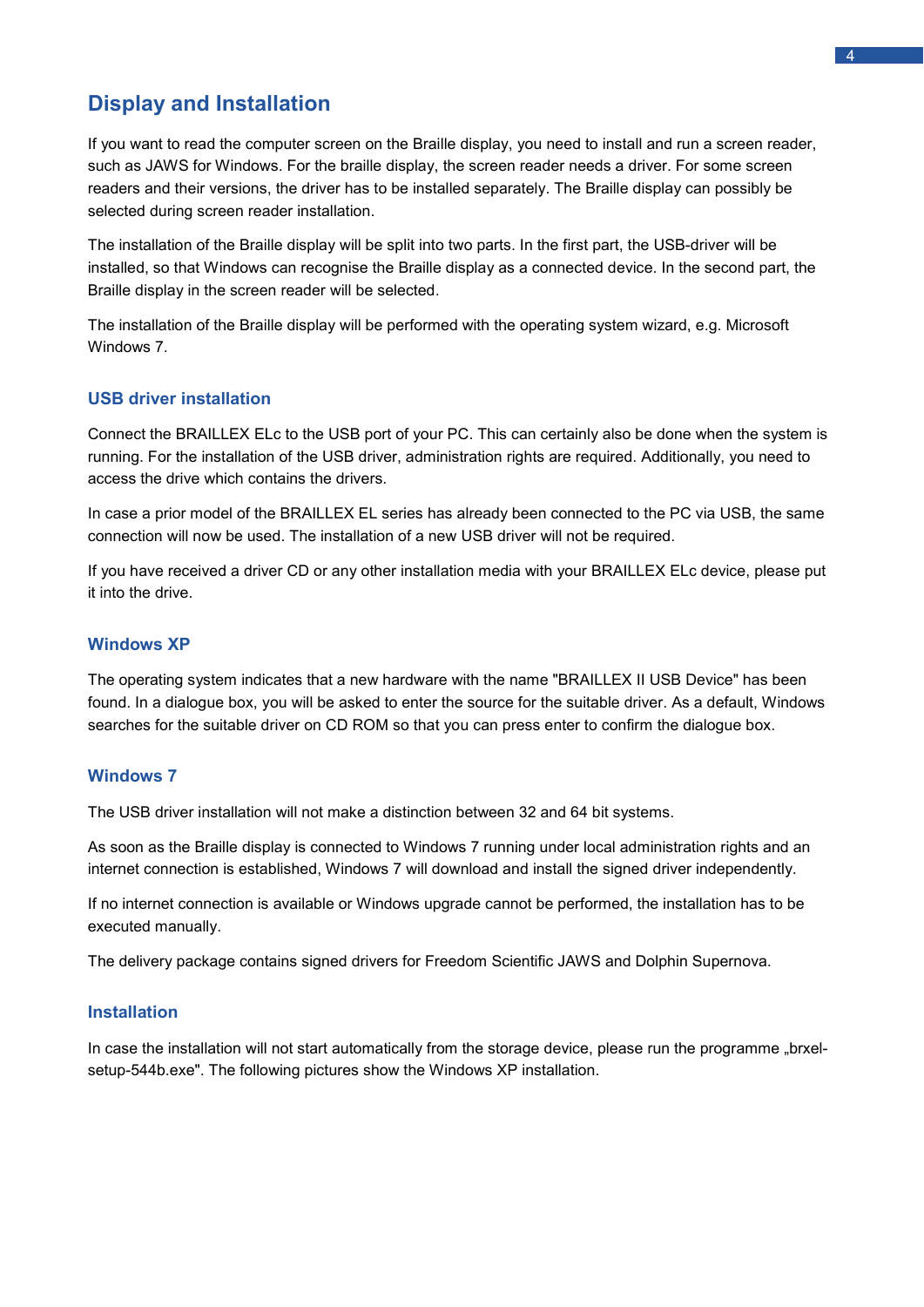

The driver installation starts. Activate the button "Next".

| is Setup - Braillex EL/Trio driver for JAWS                                                                             |        |
|-------------------------------------------------------------------------------------------------------------------------|--------|
| <b>Ready to Install</b><br>Setup is now ready to begin installing Braillex EL/Trio driver for JAWS on your<br>computer. |        |
| Click Install to continue with the installation.                                                                        |        |
| $<$ Back                                                                                                                | Cancel |

After the system has been checked, the next dialogue box will appear. Activate the button "Install".

A message might appear warning you that an unsigned driver is about to install. Confirm this message by selecting you want to install anyway.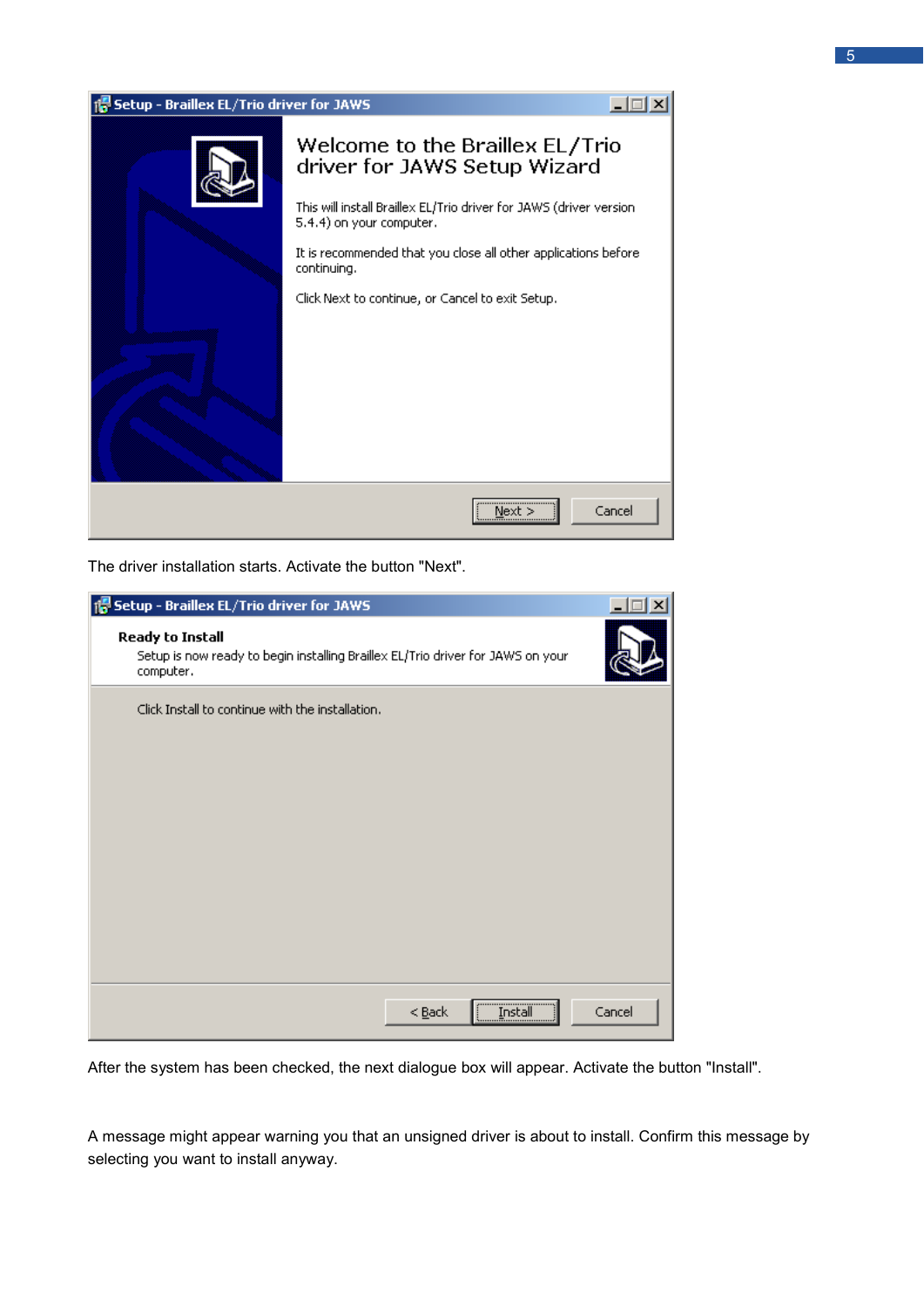| Setup - Braillex EL/Trio driver for JAWS |                                                                                                                                                                                       |  |
|------------------------------------------|---------------------------------------------------------------------------------------------------------------------------------------------------------------------------------------|--|
|                                          | Completing the Braillex EL/Trio<br>driver for JAWS Setup Wizard<br>Setup has finished installing Braillex EL/Trio driver for JAWS on<br>your computer.<br>Click Finish to exit Setup. |  |
|                                          | Finish                                                                                                                                                                                |  |

After a short while, the installation will be finished. Activate the button "Finish".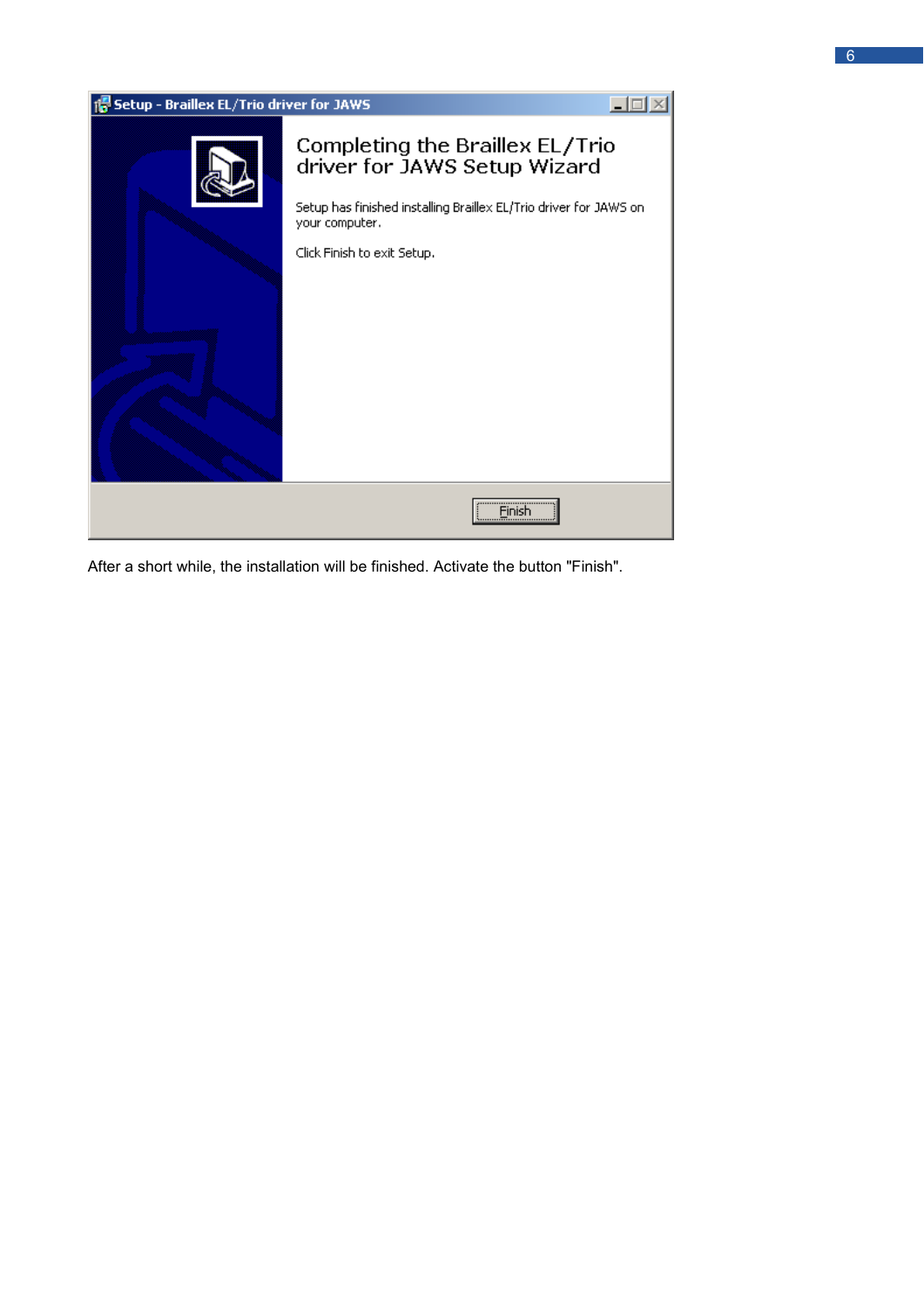# <span id="page-9-0"></span>**The Easy Access Bar**

The Easy Access Bar of the BRAILLEX ELc series can be pushed in one step in each direction: one step to the right [1R], to the left [1L], up [1U] and down [1D]. Thus, four functions are available.

As a default, the reading window of the braille display moves in one of the four directions when pushing the Easy Access Bar. The corresponding text will be presented. The proven navigation method has been transferred from the prior models without any changes.

Example: Push the Easy Access Bar to the right in order to read forward. The reading window will display the next part of the text. This can be the rest of the same line e.g. when the Braille display is not able to present the whole content. If no content is indicated in the same line, the next line will be presented, beginning from the left.

A movement with the Easy Access Bar in one direction always shows the content on the Braille display which will be available in the selected direction. The cursor in the chosen application will not be moved.

The navigation mode as described above is the default setting of all BRAILLEX EL devices when the screen reader has been started.

BRAILLEX ELs users are also familiar with the second step of the Easy Access Bar. Because of the reduced height, BRAILLEX ELc devices no longer have the second step. Nevertheless, the functions of the second step are available. In combination with a lower routing key the Easy Access Bar can execute second step commands as well. The abbreviations for these keys are the following:

- 2nd step right [2R]
- 2nd step left [2L]
- 2nd step up [2U]
- 2nd step down [2D]

Two more working modes are available for the Easy Access Bar: The "PC Mode" and the "Combined Mode". The movements in all four directions stay the same. The effect is different, though. In "PC Mode" you move the active cursor every time you push the Easy Access Bar. In "Combined Mode" the up and down movement is performed with the cursor, the movements to the left and to the right without cursor so that the reading window can be moved within a document.

In this way, you can very quickly navigate in dialogues and list boxes. In addition to the four cursor keys, the Braille display offers the execution of the commands Enter, Escape and TAB.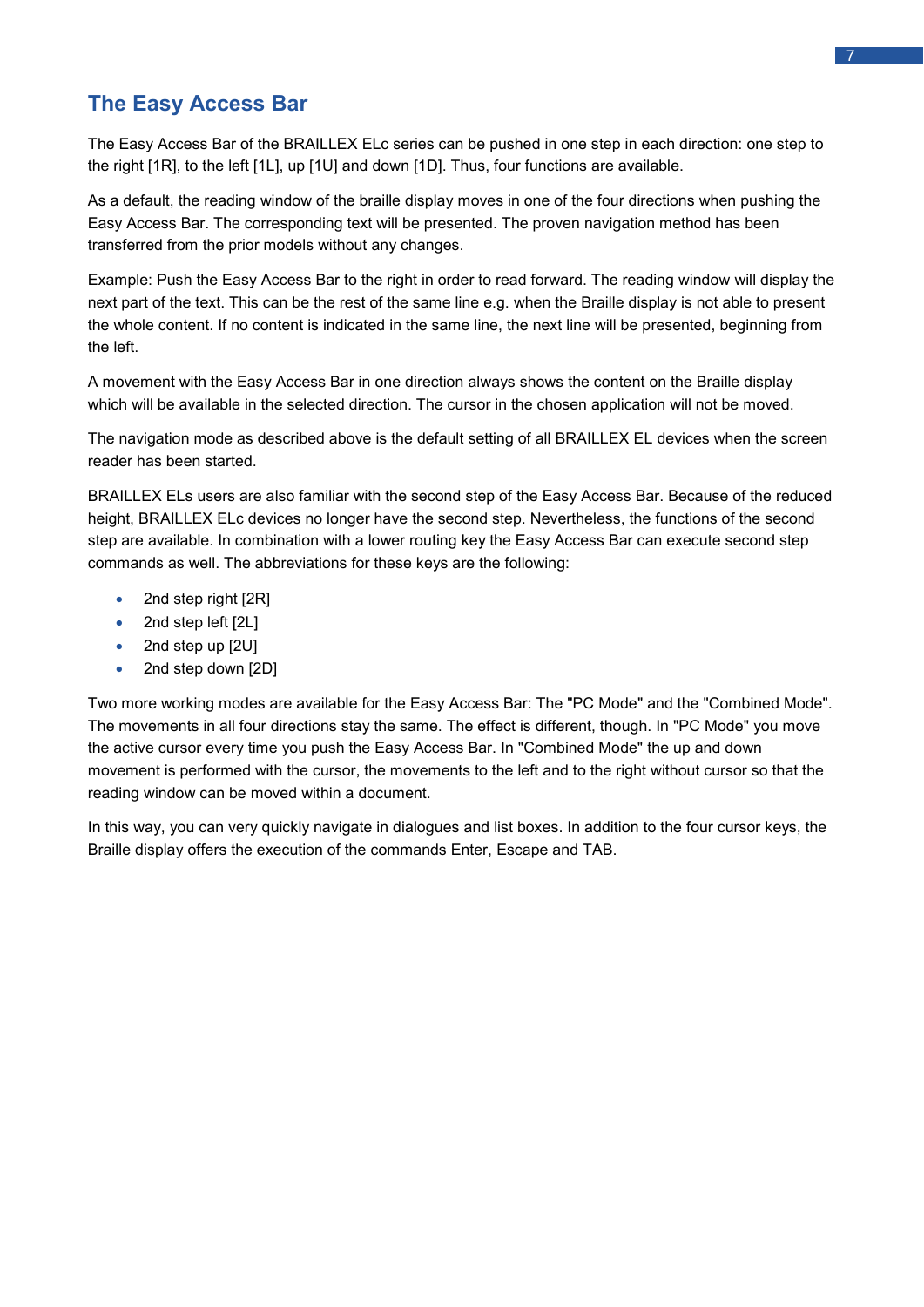# <span id="page-10-0"></span>**Configuring the Braille display for JAWS**

Depending on the installation method, BRAILLEX EL has been selected for the JAWS installation or it is already specified in the installation routine. The port with "USB" will also be set as default. Open the Braille settings of the screen reader software if you wish to verify it.

- Activate the JAWS menu with (JAWS-key) + (J).
- Select the setting "Braille" from the "Options" submenu
- In the pop-up dialogue "Braille Default Settings" you will be offered a selection of Braille displays in the first list. Beneath the title bar, you can read which one is currently active. In the list box, select "Default Braille display". This is the Braille displays JAWS is looking for during the start.
- JAWS indicates the port for the selected Braille display beneath the list box. USB should be entered here.

If no Braille display is connected, the USB port is not entered correctly, or the Braille display is defective JAWS can show a message during the start that informs about the faulty condition. Therefore, the control panel "Show Braille load errors" has to be activated.

The "Add Braille Display" button in the dialogue box "Braille Default Settings", invokes the installation wizard indicating that you can select a Braille display for the installation.

Select "Euro Unicode" for the Braille presentation as character set.

With the button "Advanced Braille Settings" the JAWS settings for the Braille presentation will be presented in detail. This happens in the "Configuration" or "Settings" Manager".

#### <span id="page-10-1"></span>**Simple Operation**

BRAILLEX ELc devices have four rounded keys on either side, two keys on the right and two on the left of the Braille cells. Consequently, the Braille display will be operated by means of the Easy Access Bar. Through the four keys, you can execute settings for the Braille display.

The functionality mainly consists of command selections. Those selections will no longer be done directly with key combinations. Instead, you can invoke them in command lists. Thus, you only have to keep very few key combinations for the Braille display in mind. The available command lists are structured in different areas which you can choose with keys one to three. Currently, three lists are offered and structured in the following areas:

#### <span id="page-10-2"></span>**Braille Attributes**

This list contains a range of commands to reveal different text attributes and to change the current one.

#### <span id="page-10-3"></span>**Braille Options**

Here, you will find commands that enable you to change the Braille mode, Braille presentation, Grade two translation and Braille compression.

#### <span id="page-10-4"></span>**Working Mode**

In this list you can set the current working mode for the Easy Access Bar.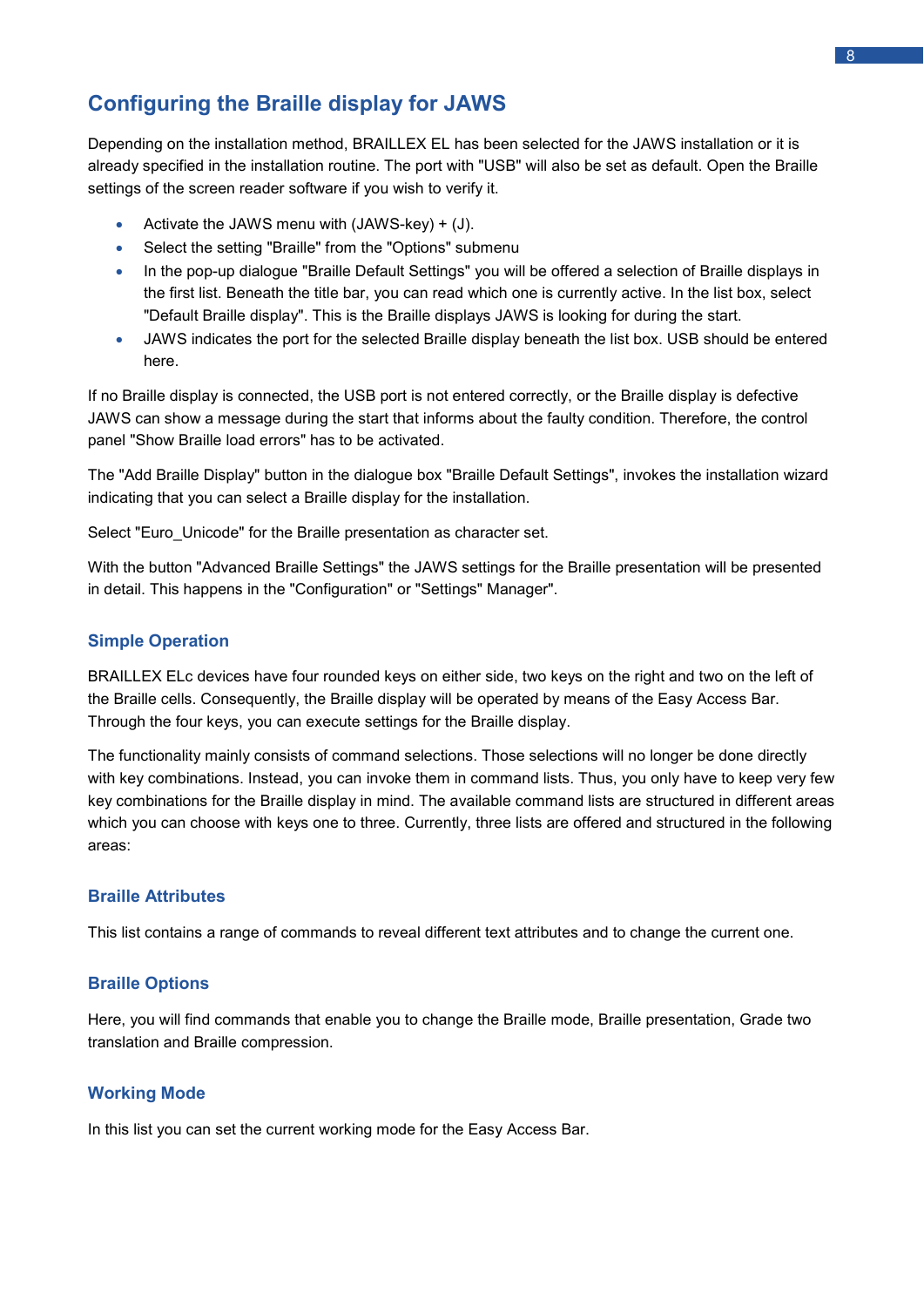# <span id="page-11-0"></span>**Keys on BRAILLEX ELc**

On either side of the Braille cells, there are two rounded keys. One key is located behind the other one. With those keys you can perform several functions in order to configure the Braille display. The functions depend on the currently used screen reader. On the left side (from top to bottom) you will find Key [K1] and Key [K2]. On the right side you will find Key [K3] and Key [K4]. In the following chapters these abbreviations will be used.

- Key [K1] displays the settings for the Braille attribute presentation.
- Key [K2] displays the Braille options.
- Key [K3] displays the list of working modes
- Key [K4] does not display a dialogue box. This function switches cursor tracking on or off.

The Easy Access Bar moves the reading window across the screen. It will also control the cursor when it comes to selecting a suitable working mode.

The Easy Access Bar can be pushed in every direction. The directions indicate the designation: L, R, U, D stand for Left, Right, Up and Down. For the second step, press and hold a lower routing key pushing the Easy Access Bar in the appropriate direction: Thus, 2L, 2R, 2U, 2D stand for the second step of the Easy Access Bar in the indicated direction.

To change the working mode, you have to understand how command lists work. You might be familiar with similar JAWS setting lists. The description is about the same.

#### <span id="page-11-1"></span>**Command lists**

Pressing one of these three keys, a JAWS dialogue box will pop up.

JAWS will read the title of the current setting dialog. The Braille display shows the first item in the list.

The list item is split into two columns: On the left, you will find the function or the command, e.g. "Working Mode". On the right just after the hyphen, you will see the current value / selection, e.g. "Navigation Mode".

- To select a command, push the Easy Access Bar up or down. A corresponding cursor movement will be performed.
- In order to change the value, push the Easy Access Bar in the 2nd step to the left or to the right (Routing key + Easy Access Bar left or right). The current value will be spoken and displayed. Use the space bar on the key board to change the value.
- The changes of a setting will be confirmed with (Enter). You can also push the Easy Access Bar in the 2nd step down [2D] (Routing key + Easy Access Bar down).
- To leave the dialogue without any changes, press (Esc). You can also push the Easy Access Bar in the 2nd step up [2U] (Routing key + Easy Access Bar up).
- In both cases, the dialogue box will be closed. When changes have been made in the current configuration, this will be confirmed by the message "settings saved".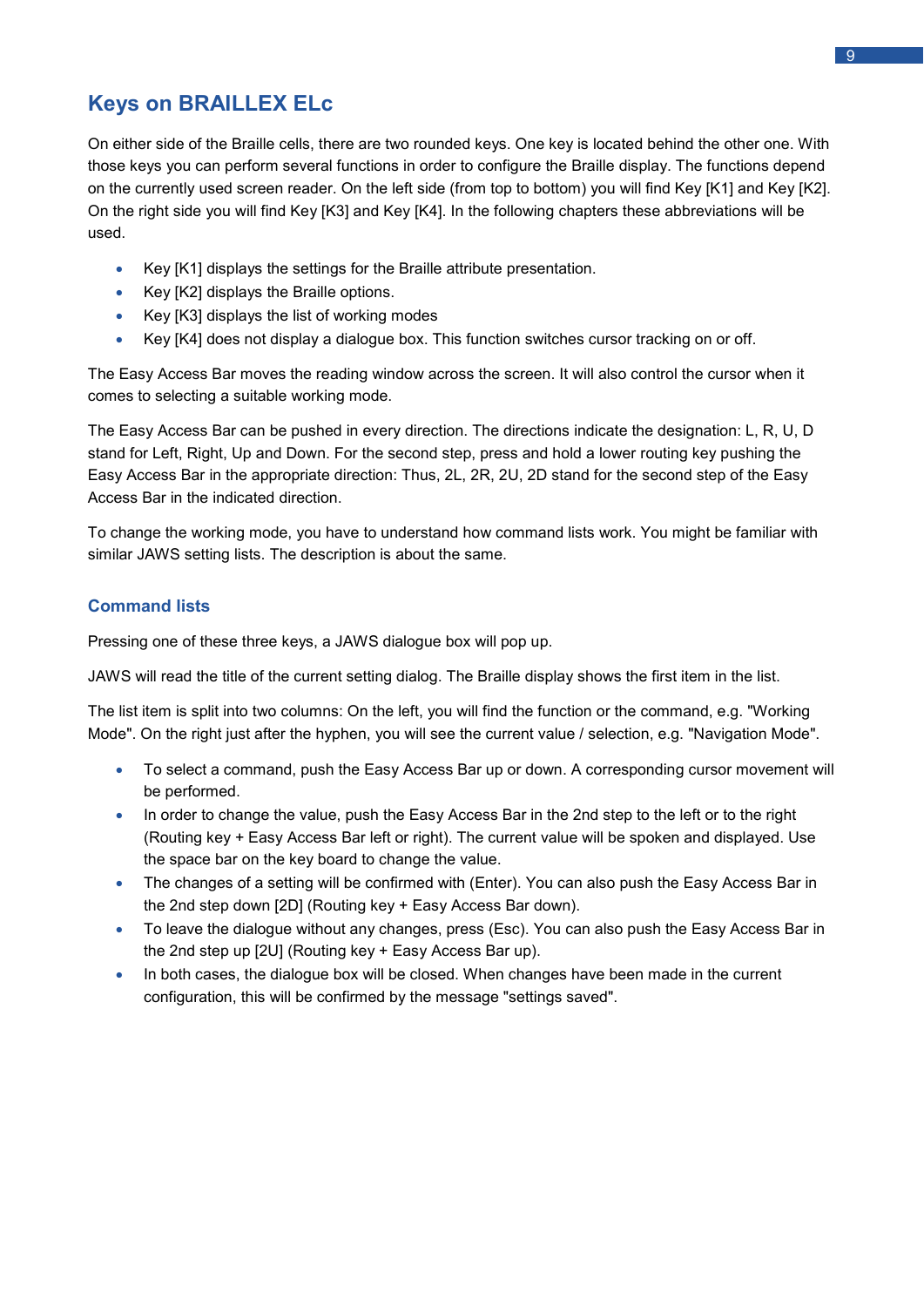#### <span id="page-12-0"></span>**Navigation with the Easy Access Bar**

Use the Easy Access Bar to move the reading window of the Braille display across the screen, not depending on the cursor. In this way, you move the display up and down. Switch on "Navigation Mode" which is the default mode.

The Easy Access Bar can be pushed in every direction. In brackets, you will see the abbreviation of the function:

- 1 step up [U] moves the reading window one line up
- 1 step down [D] shows the following line on the Braille display.

Only the lines which contain text are also presented. Empty spaces between symbols on the desk top will be ignored. Graphics (icons) also containing text, can be displayed if they are named. Spaces in a line will be presented as such. JAWS always tries within a line to display the correct position of a text. When text in a line is longer than the Braille display, you have to scroll the text in its width. This is done using the Easy Access Bar:

1 step to the right [R] shows the next text paragraph 1 step to the left [L] shows the previous text paragraph

Please note that the text will be scrolled to the right or to the left by the number of Braille cells each. You can activate a word break in the Braille settings of the screen reader if you wish.

With these commands, the display can be moved up and down when there is no text in the width before or after a paragraph. Thus, the screen can be read continuously, forward or backward.

In "navigation mode" the Braille display is moved whereas the cursor remains at its position, which means you will leave your focus. Please make use of Key 4 [K4] (cursor tracking on/off) to track the cursor to the current position.

#### <span id="page-12-1"></span>**Working Modes**

When navigating in the active window, you can choose between three different working modes. They influence the assignment of the Easy Access Bar:

#### • **Navigation Mode**

In "Navigation Mode" you just read across the screen when using the navigation keys as described above. the cursor is NOT moved. This also means that you can explore parts of the screen where the cursor can't go.

#### • **PC Mode**

The "PC mode" is the opposite: Instead of moving the display across the screen when pushing the Easy Access Bar, you move the cursor. Please note that as long as the active cursor moves the Braille display, this obviously also influences the Braille display position.

#### • **Combined Mode**

The so-called "Combined Mode" is a combination of the two modes described above. It is useful especially when it comes to reading long text documents. Whenever you press a reading key and a line border is crossed, the PC cursor is moved to the new line as well. This means that you can read a text without having to bother about screen pages.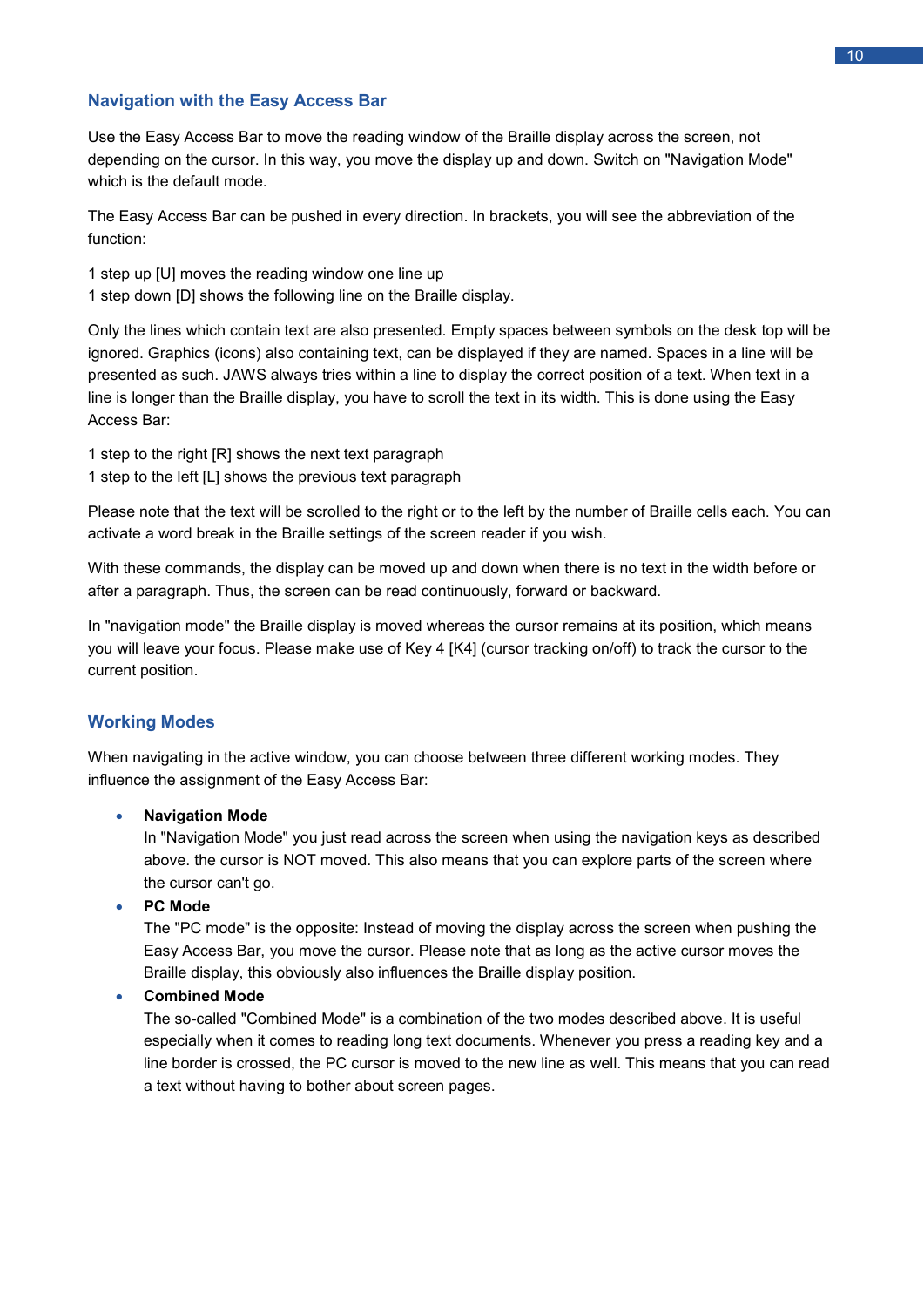#### <span id="page-13-0"></span>**BRAILLEX EL in Navigation Mode**

Press Key 3 [K3]. Choose the command "Working Mode - Navigation Mode" from the pop-up list. Confirm with (Enter).

The Easy Access Bar moves the reading window in the desired direction.

- Up [U] moves the reading window one line up
- Down [D] moves the reading window one line down
- Right [R] moves the reading window to the right by the width of the set character number
- Left [L] moves the reading window to the left by the width of the set character number.

This means the Easy Access Bar moves the reading window without moving the cursor. As a default the width of the set character number is the cell number of your Braille display.

#### <span id="page-13-1"></span>**Additional Navigation functions with the Braille Display**

To quickly navigate to the window title bar or to the status bar, please use the second step of the Easy Access Bar in "Navigation Mode":

- 2nd step up [2U] moves the Braille Display to the title bar of the active window. Additionally, the window title will be spoken.
- 2nd step down [2D] moves the Braille window to the last line of the window. This is the status bar in most cases.
- 2nd step right [2R] moves the Braille window to the end of the current line.
- 2nd step left [2L] moves the Braille window to the beginning of the current line.

#### <span id="page-13-2"></span>**BRAILLEX EL in PC Mode**

Press Key 3 [K3]. Choose the command "Working Mode - PC Mode" from the pop-up list. Confirm with (Enter).

The Easy Access bar now represents the cursor cross of the PC keyboard.

- Up [U] moves the cursor one line up
- Down [D] moves the cursor one line down
- Right [R] moves the cursor one character to the right
- Left [L] moves the Cursor one character to the left

Thus, the Easy Access Bar moves the cursor exactly like the cursor keys.

- 2nd step right [2R] activates the (Tab) key.
- 2nd step left  $[2L]$  activates the  $(Shift) + (Tab)$  combination
- 2nd step down [2D] activates (Enter)
- 2nd step up [2U] performs an action which depends on the situation: When there is a menu bar in the active window the Easy Access Bar executes the (Alt) key. Consequently, it will activate or deactivate the command menu. When there is no menu bar as in most dialogue boxes (Esc) will be pressed. Thus, you will leave the dialogue box without any changes.

Switch to one of the two other modes if you wish to leave the "PC Mode".

Make use of the PC mode whenever you work in dialogue boxes, on the desktop or in the start menu. It is also suitable when entering data in data base masks or when reading out a spread sheet.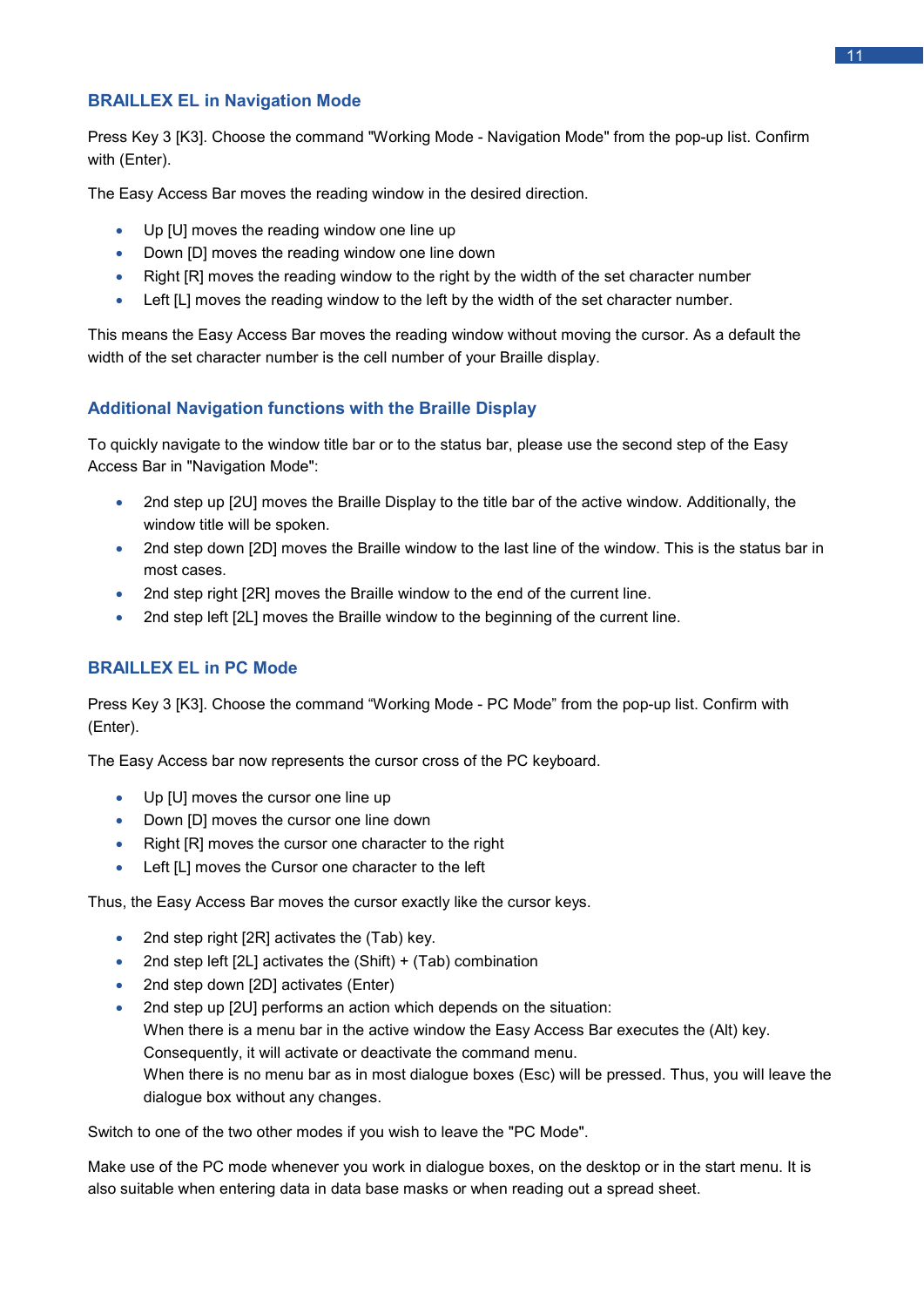#### $12 - 1$

#### <span id="page-14-0"></span>**BRAILLEX EL in Combined Mode**

Press Key 3 [K3]. Choose the command "Working Mode - Combined Mode" from the pop-up list. Confirm with (Enter).

- Up [U] moves the cursor one line up, like in "PC Mode"
- Down [D] moves the cursor one line down, like in "PC mode"
- Right [R] shows the next text paragraph when there are more characters in a line than Braille cells available, like in "Navigation Mode".
- Left [L] shows the previous text paragraph when there are more characters in a line than available Braille cells, like in "Navigation Mode".

With the help of these commands, you are able to read continuously e.g. in a text editor without moving your hand to the PC keyboard. At the bottom of the screen, the text will be scrolled automatically because the cursor follows the downward movement.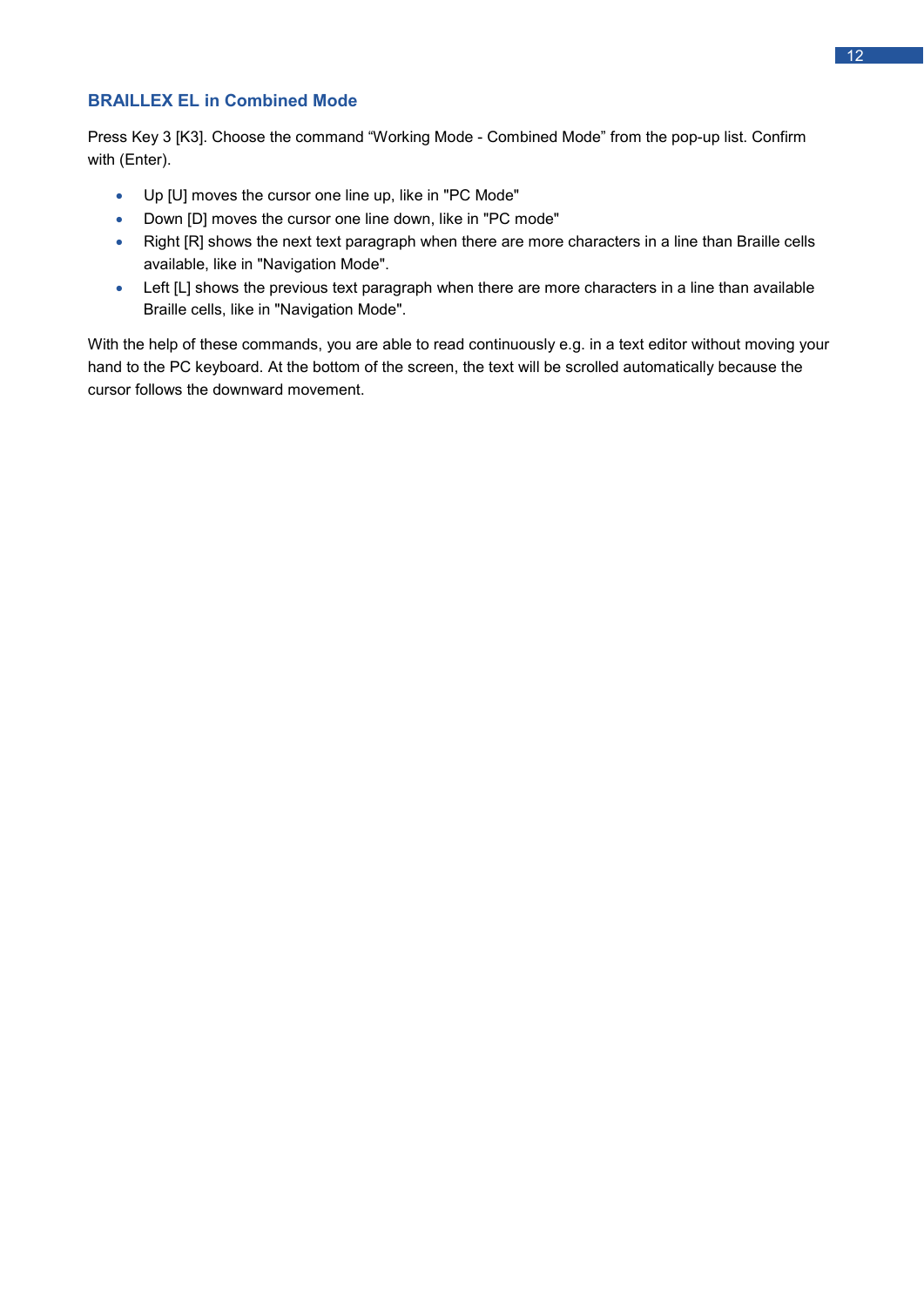# <span id="page-15-0"></span>**Functions with BRAILLEX EL**

#### <span id="page-15-1"></span>**Mouse functions with BRAILLEX EL**

You can activate mouse functions with all BRAILLEX EL devices, using the routing keys. In order to execute a mouse function, move the reading window to the line where you wish to perform a click. Afterwards, you can execute a left mouse click at this position.

Press the routing key at the desired position. The active cursor will appear on the character. A left mouse click will be performed automatically.

You can also use the routing keys to select text. Move the display to the starting point of the marker. Press and Hold Key 2 [K2] while you press the routing key at the start position. Then move the display to the end point and repeat the key combination. The text between the two points will now be marked.

#### <span id="page-15-2"></span>**The Upper Routing Key**

Pressing the upper routing key, an additional function for each single character is available. By default, JAWS will read the current character and its attribute.

In some programmes, the upper routing key has a special function as well. For example, in Microsoft Word, JAWS will announce and display advanced information concerning the current character format.

#### <span id="page-15-3"></span>**Attributes**

Text which does not need a specific font presentation will be declared as "regular text". The font presentation does not depend on the foreground or background colour. Font Differences are only made when the font face of the characters varies whereas the font stays the same. This difference is called "attribute". An underlined heading is such an attribute. JAWS is able to recognise and display many attributes. Sometimes, the attribute displayed for the current text depends on the programme. JAWS can recognise more attributes in Microsoft Office applications than in other programmes.

An attribute can as well be presented in the Braille display (Braille marking) as in speech. In the JAWS settings, you are able to specify whether the changes will be indicated automatically or at your command.

Example: Text which has a coloured background (highlighted) will be spoken automatically. This attribute is called highlighted colour.

#### <span id="page-15-4"></span>**Braille Marking**

On the Braille display, text with attributes will be revealed specifically. Character sets with attributes will be presented with dots 7 and 8 in addition. This way of presentation is called "Braille marking". Since all five available attributes are marked in the same way you only know by then that an attribute exists and which characters it stands for. If you would like to know exactly what kind of attribute it is, use the BRAILLEX EL function to determine it.

Press Key 1 [K1] to display the list of commands for the Braille marking.

First, the list indicates the attribute at the current cursor position. This value cannot be changed. Now, select an option with the Easy Access Bar and specify the setting by pushing the bar to the left or to the right.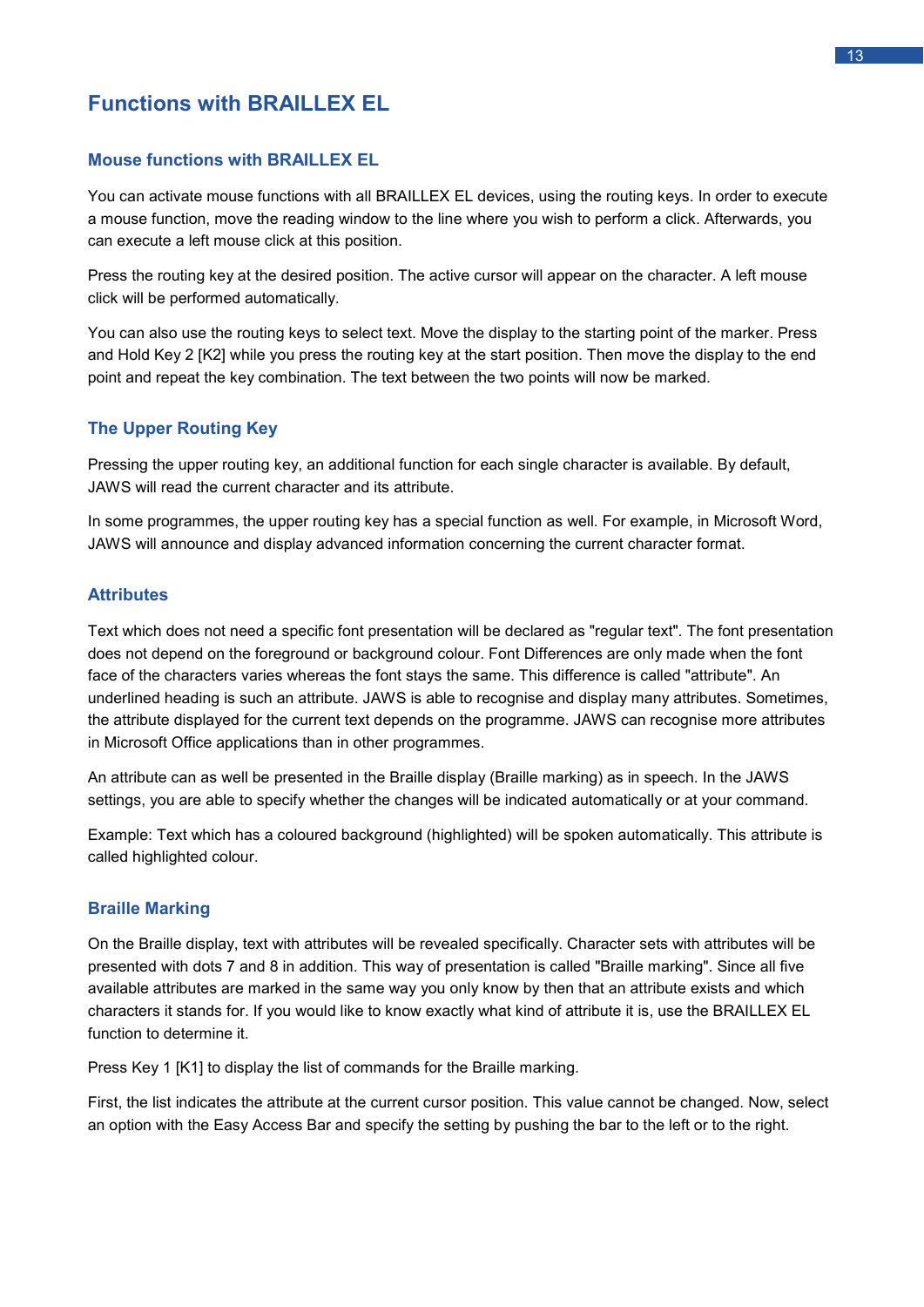#### <span id="page-16-0"></span>**Attributes on the Braille display**

- Use the space bar to generally switch the "Braille marking" on/off.
- Select one of the listed attributes Highlighted, Bold, Underline, Italic, or Strike Out. Switch the "Braille marking" for this attribute on/off by pushing the Easy Access Bar to the left or to the right.
- After you have switched on an attribute to be presented, the setting for the selection "Braille Marking" will change to "Changed". Next time you invoke this setting, the value "see below" will be presented. This indicates that the settings have been changed in contrast to the default value.

When JAWS has been started, the attribute "Highlighted" is usually activated. This is most common in Windows because it is used for the selector in menus and lists, for the marking in documents and for the focus presentation. The attribute is underlined with dots 7 and 8 automatically until another attribute will be activated. This also applies to other applications if the setting for a programme has not been changed explicitly in the JAWS configuration manager. Starting JAWS, the default attribute can be changed in the configuration manager.

Please note: Despite all commands for the attribute presentation in the Braille or speech will not change the text on the screen. Only the presentation on the Braille display will change.

#### <span id="page-16-1"></span>**Braille presentation**

In some areas, the Braille presentation can be adjusted according to your wishes. Select the settings with Key 2 [K2] and you will see a corresponding list of commands.

The settings in this list apply to the following areas:

- Braille mode presentation in "Line Mode" or in "Structured Mode"
- Grade 2 translation switch on/off/set
- Marking with dots  $7 + 8$
- Define space presentation in reading window
- Six- or eight-dot-Braille presentation

If you would like to change the Braille options for BRAILLEX EL, please press Key 2 [K2]. Select one of the six indicated options and change the settings by means of the Easy Access Bar.

#### <span id="page-16-2"></span>**Braille mode**

With the first item in the list, you change the Braille presentation between "Line Mode" and "Structured Mode".

In "Line Mode" JAWS will present the whole line of the active window. Spaces are indicated as in the original document. In "Line Mode", it is possible to navigate line by line across the screen with your Braille display.

In "structured mode" the current user interface element and its content will be presented on the Braille display. The advantage of this presentation is that the user gets additional information belonging to this user interface element. Thus, the active user interface element can be discovered quickly such as check and dialogue boxes, buttons, control panels...

#### <span id="page-16-3"></span>**Grade two translation**

Text on a Braille display is usually presented in Computer Braille. Thus, the screen reader is able to present text in a Braille translation. The JAWS speech and the text on the screen will not be changed. You can change to Grade two translation at any position at any time.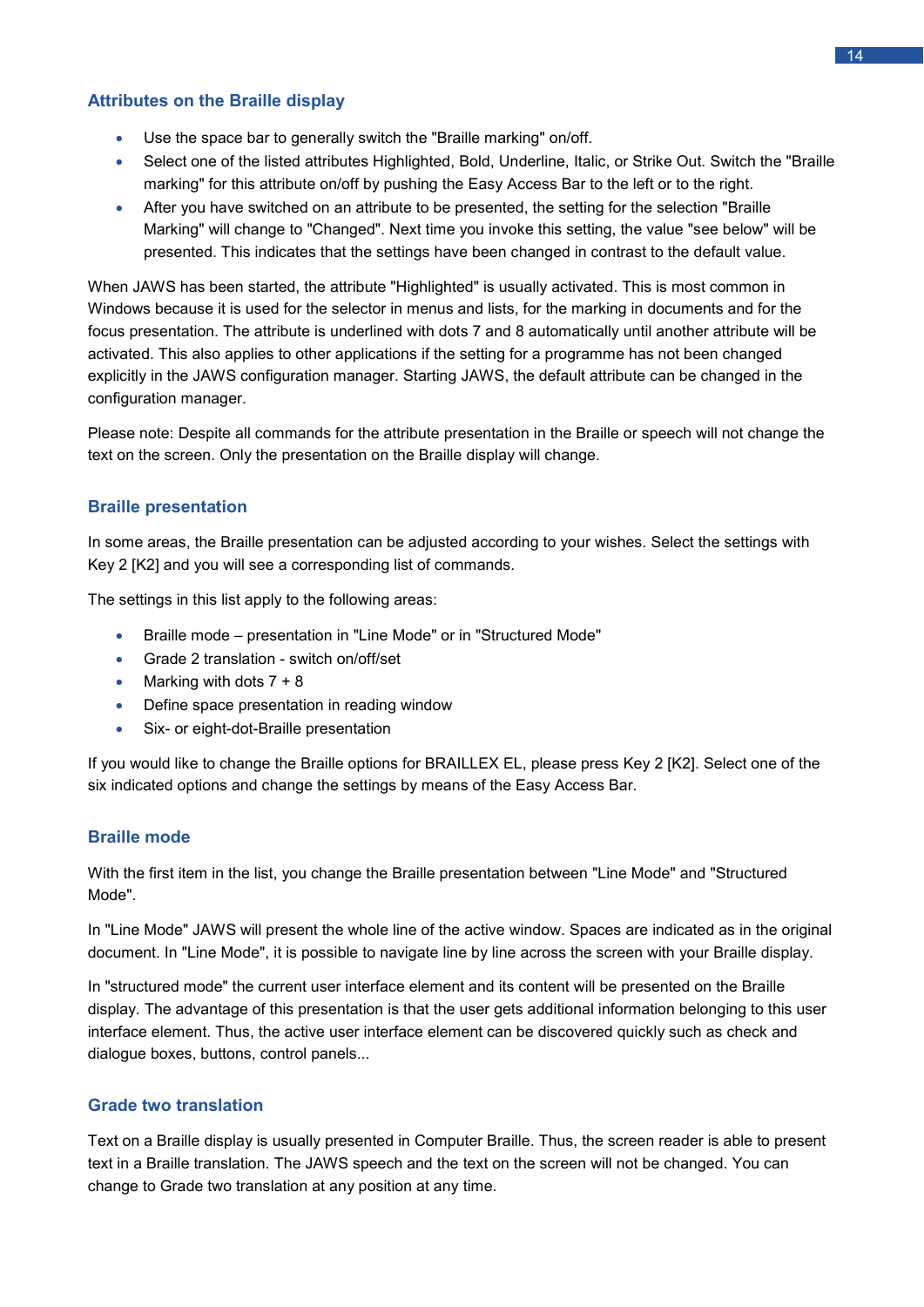When you move through a document with the cursor, you will notice the untranslated word under the cursor. By default, the current word is expanded and you can edit it easily. If you want the word under the cursor to be abbreviated as well, you will find a suitable option in the dialogue box "Braille Adaptation".

In the screen reader settings you are able to change the Braille translation method and the marking of capital letters. This can be changed for every application individually.

#### <span id="page-17-0"></span>**Spaces on the Braille display**

When text in the current window is torn apart by many spaces, you can optimise the presentation. Then, you will obtain more text and less spaces. This way of presentation can only be selected in "Line Mode". In "Structured Mode" the screen layout will not be considered.

- Press Key 2 [K2].
- Search for the item "Braille Display Presentation" by means of the Easy Access Bar.
- The current setting will be announced e.g.: "as on screen". This means that all spaces can be seen on the Braille display, too.
- Choose the other option by pressing the space bar e.g.: "Collect Text". Now, all big spaces are reduced to one single space.
- Confirm the change.

#### <span id="page-17-1"></span>**Deactivating dots 7+8**

In case you are bothered by dots 7 and 8 which are necessary to present Computer Braille, you can deactivate them.

- Press Key 2 [K2].
- The dialogue "Braille Settings" appears.
- The list item "Display in" indicates the current setting.
- Switch to six- or eight-dot Braille by pressing the space bar or by pushing the Easy Access Bar to the left or to the right.
- Confirm the setting with (Enter).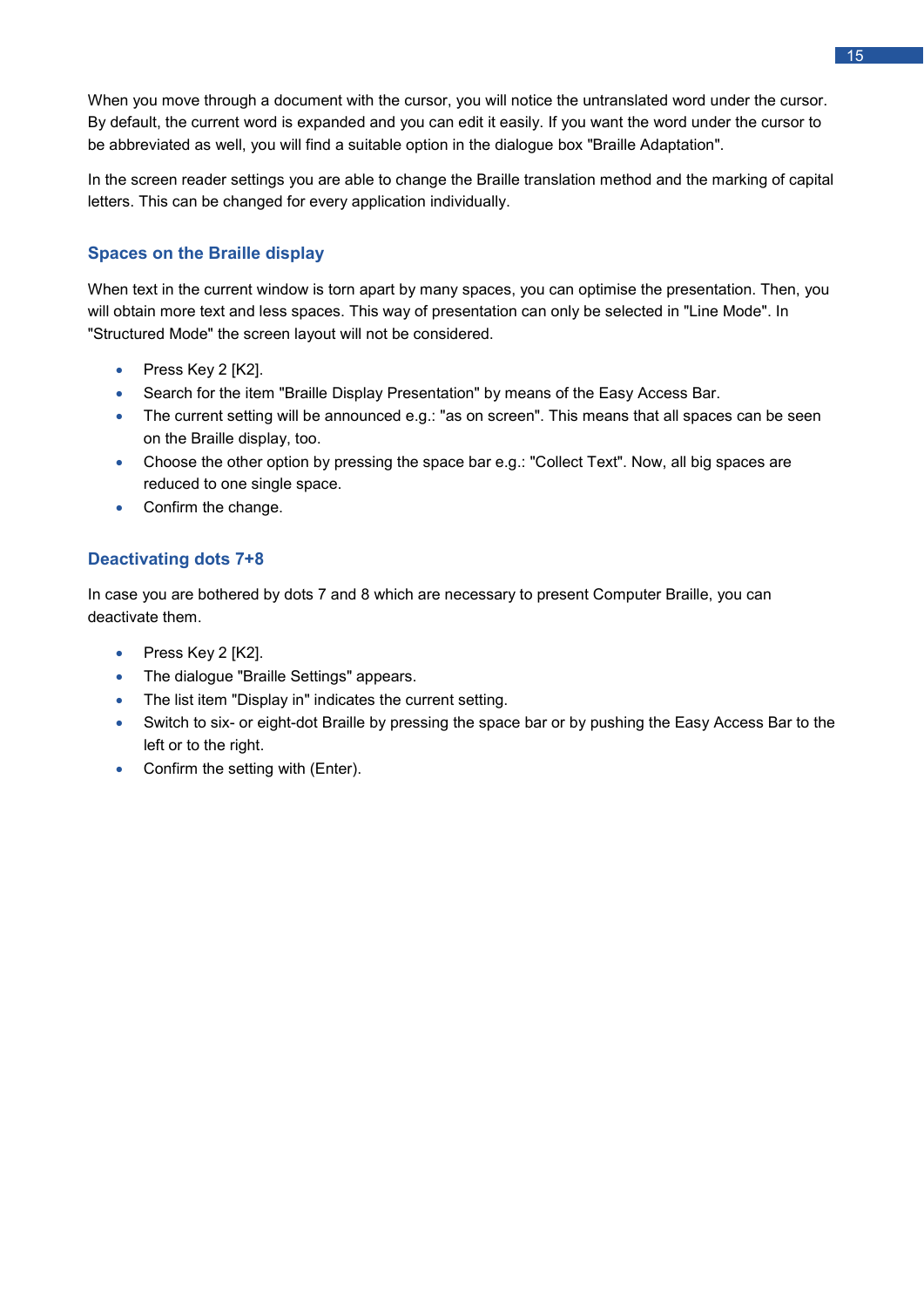# <span id="page-18-0"></span>**JAWS key assignment for BRAILLEX ELc**

The following table contains the JAWS key assignment of a BRAILLEX ELc. The abbreviation "EAB" stands for "Easy Access Bar".

| <b>Key</b>                     | <b>JAWS keyname</b>         | <b>JAWS Scriptname</b>     |
|--------------------------------|-----------------------------|----------------------------|
| <b>EAB</b> left                | <b>Braille F11</b>          | FHPBraillexEL1L            |
| EAB left + routing             | <b>Braille F12</b>          | FHPBraillexEL2L            |
| EAB up                         | <b>Braille F13</b>          | FHPBraillexEL1U            |
| EAB up + routing               | <b>Braille F14</b>          | FHPBraillexEL2U            |
| EAB right                      | <b>Braille F15</b>          | FHPBraillexEL1R            |
| EAB right + routing            | <b>Braille F16</b>          | FHPBraillexEL2R            |
| EAB down                       | <b>Braille F17</b>          | FHPBraillexEL1D            |
| EAb down + routing             | Braille F18                 | FHPBraillexEL2D            |
| K1                             | <b>Braille F20</b>          | <b>FHPAttributSettings</b> |
| K <sub>2</sub>                 | <b>Braille F21</b>          | <b>FHPBrailleSettings</b>  |
| K <sub>3</sub>                 | <b>Braille F22</b>          | FHPWorkingMode             |
| K4                             | <b>Braille F23</b>          | ActiveMovesBraille         |
| Upper Routing keys right + K4  | Braille F23+KEYPAD2+Routing | SetDirProg                 |
| <b>Upper Routing keys left</b> | <b>Braille F24</b>          | FHPBraillexELDirectStart1  |
| Lower Routing keys left        | <b>Braille F25</b>          | FHPBraillexELDirectStart2  |
| Upper Routing keys right       | Braille F26                 | FHPBraillexELDirectStart3  |
| Lower Routing keys right       | Braille F27                 | FHPBraillexELDirectStart4  |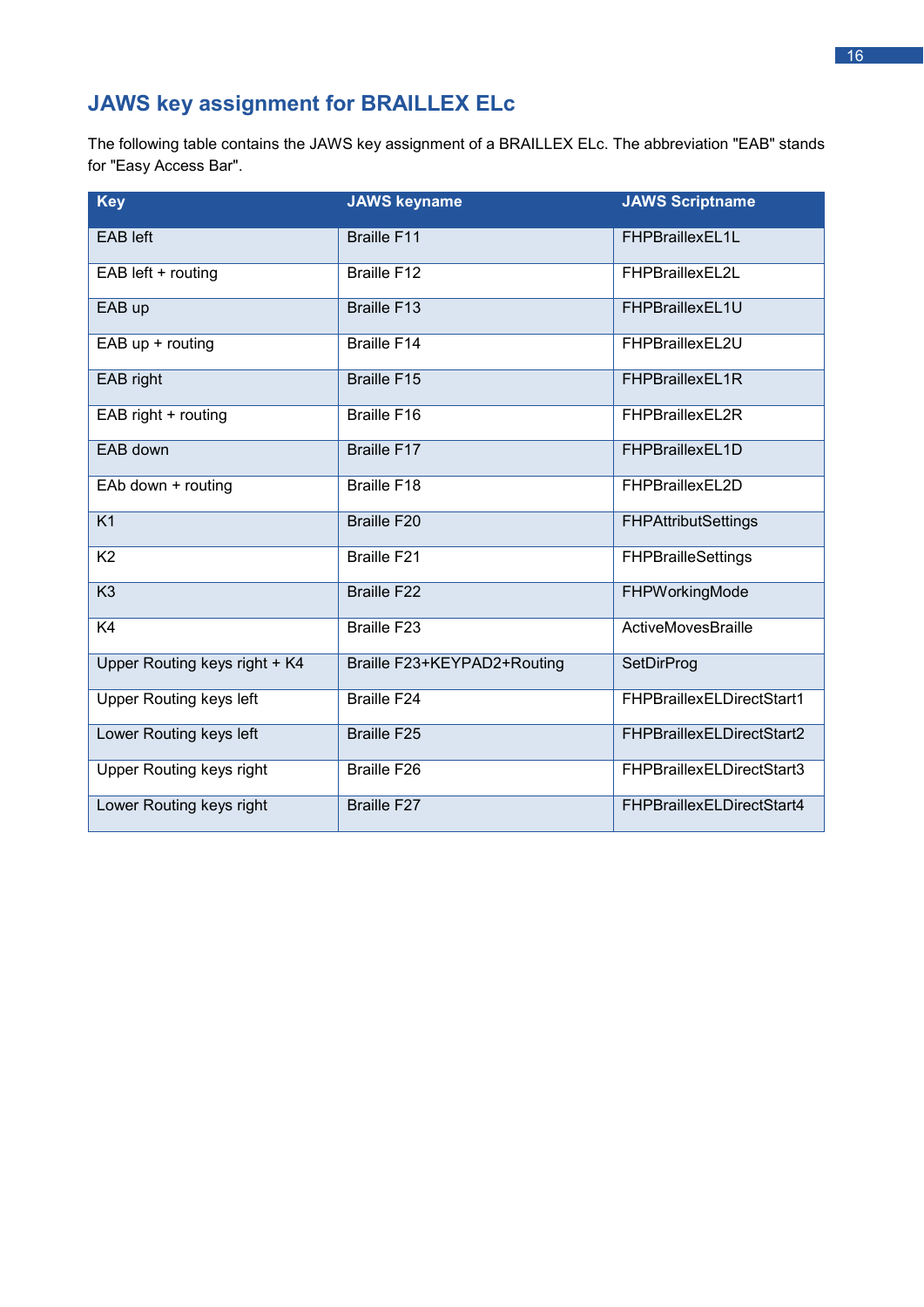#### <span id="page-19-0"></span>**Service**

In case of any defect of the Braille display unit, please contact an authorized Papenmeier service centre. If you are in doubt about the service centre responsible for your area, please contact Papenmeier:

F. H. Papenmeier GmbH & Co. KG Phone: +49 2304 946 0 Fax: +49 2304 946 246 E-mail: info.reha@papenmeier.de

If possible give a short description of the kind of disturbance.

#### <span id="page-19-1"></span>**Safety Advice**

Before starting to operate the BRAILLEX EL device, the user should read this manual.

- The device may only be used in closed and dry rooms. The ambient temperature must not exceed 40° C (ca. 105° F). Do not expose the device to direct sunlight or humidity (rain).
- Repairs and maintenance may only be undertaken by Papenmeier or by authorized service centres.
- Do not expose the product to strong pressure, and do not drop any objects on the product. This might damage the product or lead to malfunctions.

#### <span id="page-19-2"></span>**Service and Maintenance**

Avoid touching the device with dirty hands. You may clean the surface of the device (NOT the Braille cells) with a soft, damp cloth. Do not use any aggressive detergent or soap.

WEEE Rg. Nr.: DE 60886380

#### <span id="page-19-3"></span>**Purpose of the Device**

All BRAILLEX ELc displays are intended to be used for the purpose of compensation for the visual handicap of blind people.

All BRAILLEX ELc displays comply with the requirements of the European Union Medical Devices Directive, as an **active class I medical product** intended to be used for the purpose of compensation for a handicap.

This product may only be used in home or office environments. In medical facilities, this product may only be used in office rooms.

The BRAILLEX EL devices and their original accessories comply with the relevant standards regarding the electro-magnetic compatibility (EMC) and the safety, and are marked with the CE sign.

There are no known risks for your health that might be caused by the use of this product.

#### <span id="page-19-4"></span>**General Precautions**

Our products guarantee optimum safety and reduce to a minimum the strain caused through over-exertion. However, when respecting some precautions, you can contribute to avoid prejudice to your health or damage to the product.

If a cellular phone is used close to the product, a minimum distance of 30 cm (1 ft) shall be respected.

Do not expose the product to strong pressure, and do not drop any objects on the product. This might damage the product or lead to malfunctions.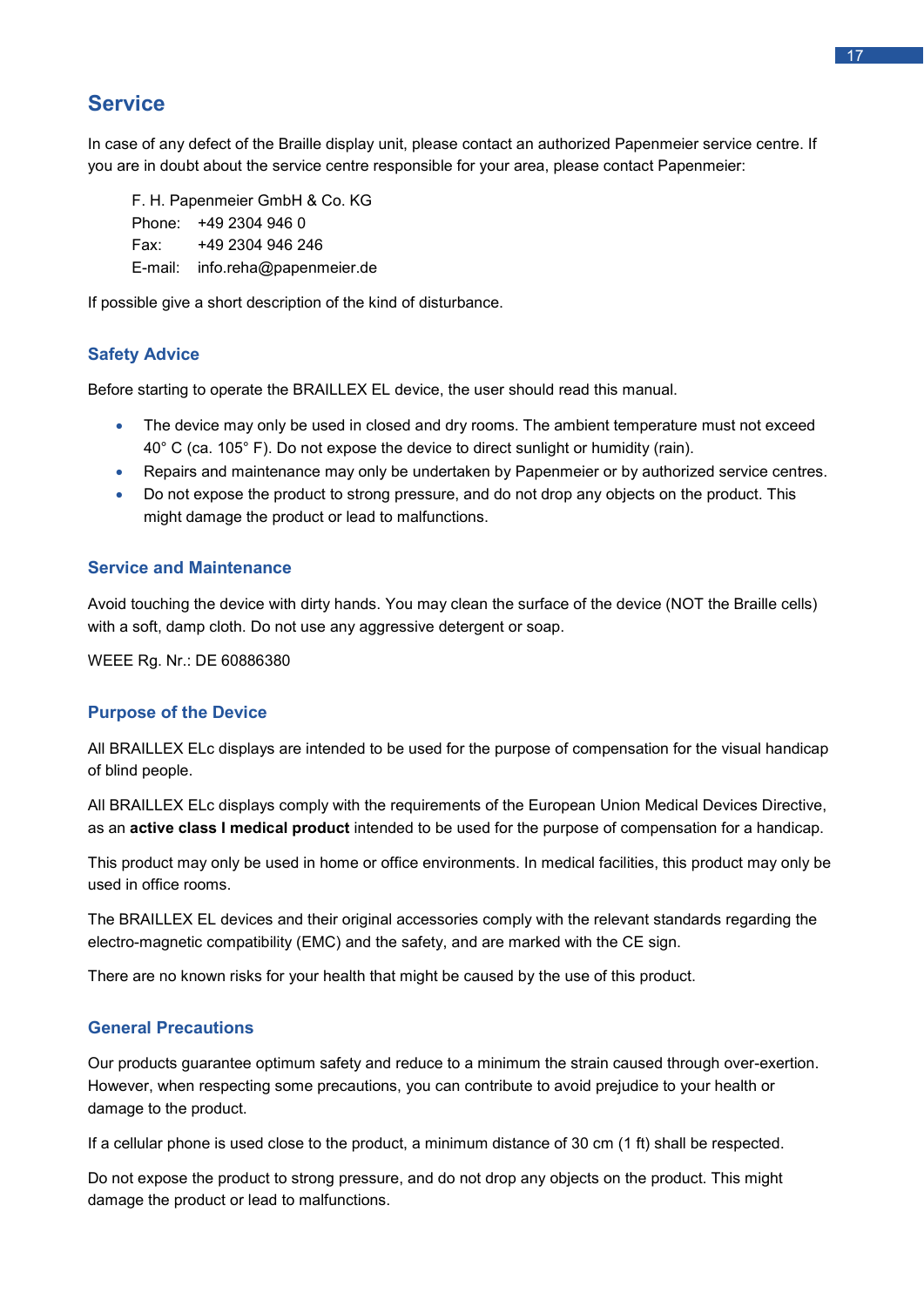In order to avoid repetitive strain injury at your hands caused through long-time use of the function elements and reading the Braille display, we suggest pauses and relaxation exercise. In specialized bookshops you also find literature on how to equip a work place in an ergonomic way and on how to avoid strain through an appropriate sitting position.

#### <span id="page-20-0"></span>**CE-Marking**

The BRAILLEX EL devices and their original accessories comply with the relevant standards regarding the electro-magnetic compatibility (EMC) and the safety, and are marked with the CE sign.

FHP cannot guarantee however that these products still comply with these EMC standards if they are connected to cables or devices not produced by F. H. Papenmeier. In this case, the person(s) who connected the cables or devices are responsible for taking care that the combination complies with the required standards. In order to avoid EMC problems, you should observe the following advice:

Only connect accessories and devices marked with the CE mark.

Only use shielded connecting cables.

#### <span id="page-20-1"></span>**Technical Data BRAILLEX ELc**

Maximum operating temperature: 40 °C

#### **Size**

BRAILLEX EL 40c - 298 x 92,5 x 18mm BRAILLEX EL 60c – 426 x 92,5 x 18mm BRAILLEX EL 80c - 555 x 92,5 x 18mm

#### **Weight**

BRAILLEX EL 40c – 640g BRAILLEX EL 60c – 910g BRAILLEX EL 80c – 1.170g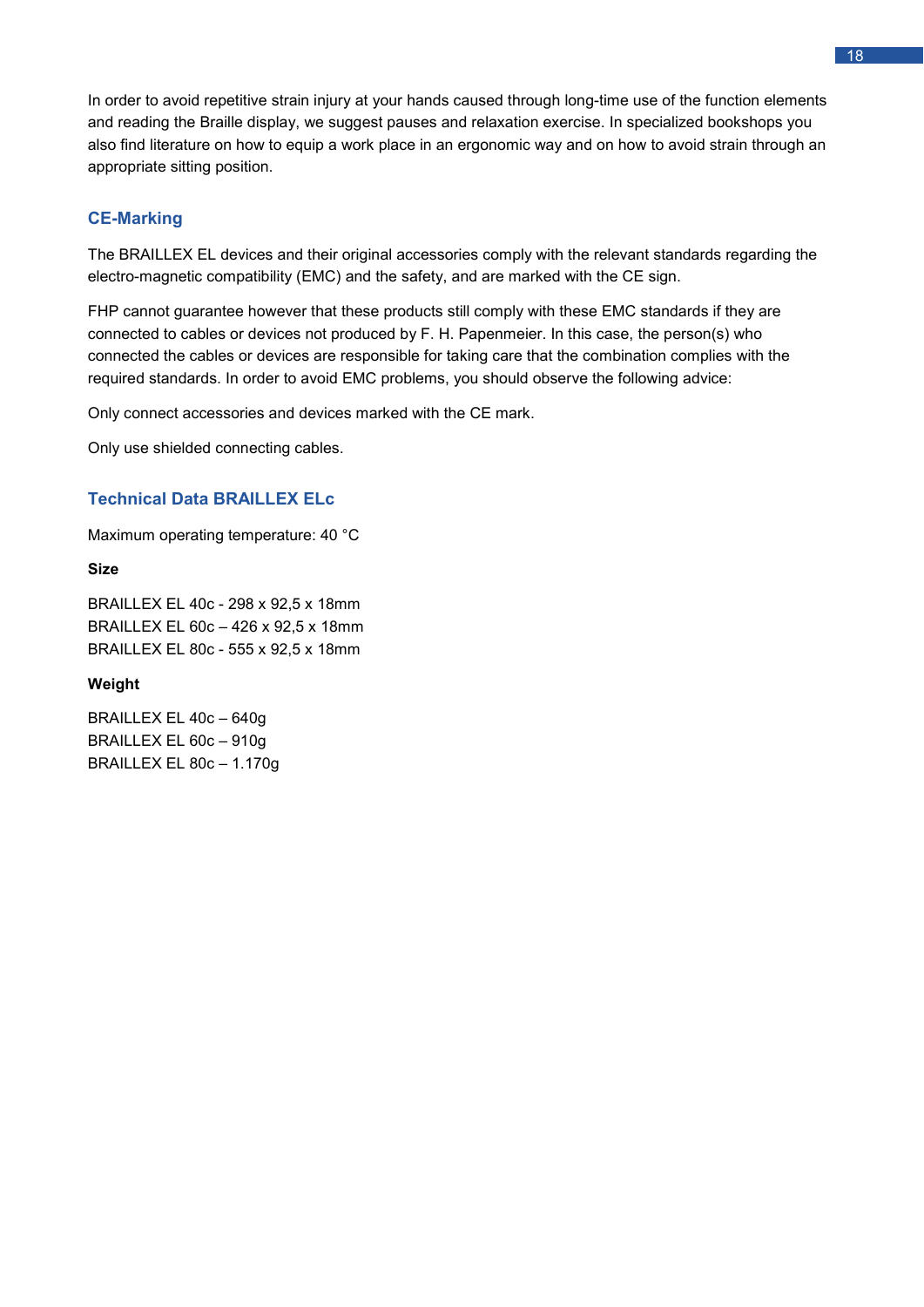#### <span id="page-21-0"></span>**Package Content**

#### **BRAILLEX EL 40c**

| R#8522.000003 |
|---------------|
| R#3490.000074 |
| R#0090.459.00 |
|               |

#### **BRAILLEX EL 60c**

| USB-cable $(1,4m)$ | R#3490.000074 |
|--------------------|---------------|
| User's Manual      | R#0090.459.00 |

#### **BRAILLEX EL 80c**

| USB-cable $(1,4m)$ | R#3490.000074 |
|--------------------|---------------|
| User's Manual      | R#0090.459.00 |

This User's Manual or the described products within it are subject to change without prior notice.

Any implied responsibilities are expressly disclaimed. F. H. Papenmeier GmbH & Co. KG shall not, in any case, be liable for special, incidental, consequential, indirect, or other similar damages arising from any errors or misleading content in this user's manual.

#### <span id="page-21-1"></span>**Copyright**

© 1999/2019 F.H.Papenmeier GmbH & Co. KG

All rights reserved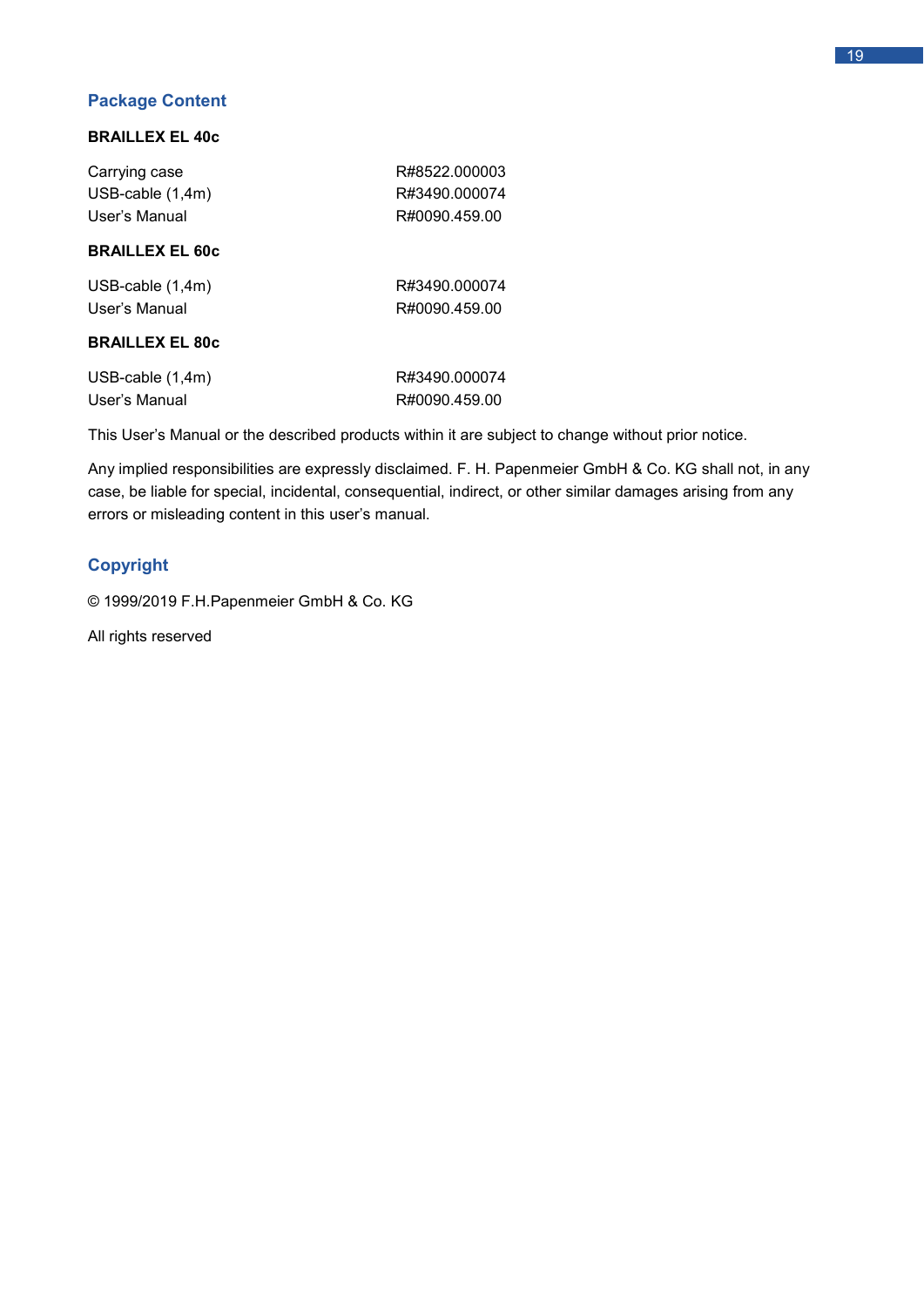# **EG-KONFORMITÄTSERKLÄRUNG**

(nach Medizinprodukte-Richtlinie 93/42/EWG Anhang VII)

# *DECLARATION OF CONFORMITY*

*(according to the Medical Device Directive 93/42/EEC Annex VII)*

Wir, We F.H.Papenmeier GmbH & Co KG Talweg 2 D-58239 Schwerte Germany

erklären in alleiniger Verantwortung, dass die Medizinprodukte *declare under our sole responsibility that the medical devices*

# **BRAILLEX EL 40c, BRAILLEX EL 60c, BRAILLEX EL 80c**

(PN-flat: 1868.014.00, 1868.015.00, 1868.016.00) (PN-concave: 1868.018.00, 1868.019.00, 1868.020.00)

der Klasse I allen Anforderungen der Medizinprodukte-Richtlinie 93/42/EWG entspricht, die anwendbar sind. *of dass I meets all the provisions of the directive 93/42/EEC which apply to it.*

Angewandte harmonisierte Normen, nationale Normen oder andere normative Dokumente *Applied harmonised standards, national standards or other normative documents*

| <b>EN 12182</b> | Technische Hilfen für behinderte Menschen.<br>Technical aids for disabled persons                                                                                                                                                                                                                                                                                                                                              |
|-----------------|--------------------------------------------------------------------------------------------------------------------------------------------------------------------------------------------------------------------------------------------------------------------------------------------------------------------------------------------------------------------------------------------------------------------------------|
| EN 14971        | Medizinprodukte-Anwendung des Risikomanagements auf Medizinprodukte<br>Medical devices-Application of risk management to medical devices                                                                                                                                                                                                                                                                                       |
| EN 60601-1-2    | Medizinische elektrische Geräte - Teil 1-2: Allgemeine Festlegungen für die<br>Sicherheit einschließlich der wesentlichen Leistungsmerkmale - Ergänzungsnorm:<br>Elektromagnetische Verträglichkeit - Anforderungen und Prüfungen<br>Medical electrical equipment - Part 1-2: General requirements for basic safety and essential<br>performance - Collateral standard: Electromagnetic compatibility - Requirements and tests |
| EN 60950-1      | Einrichtungen der Informationstechnik - Sicherheit - Teil 1: Allgemeine<br>Anforderungen<br>Information technology equipment - Safety - Part 1: General requirements                                                                                                                                                                                                                                                           |

Schwerte, 03.05.2012 (Ort, Datum der Ausstellung)

(Name und Unterschrift oder gleichwertige Kennzeichnung des Befugten)